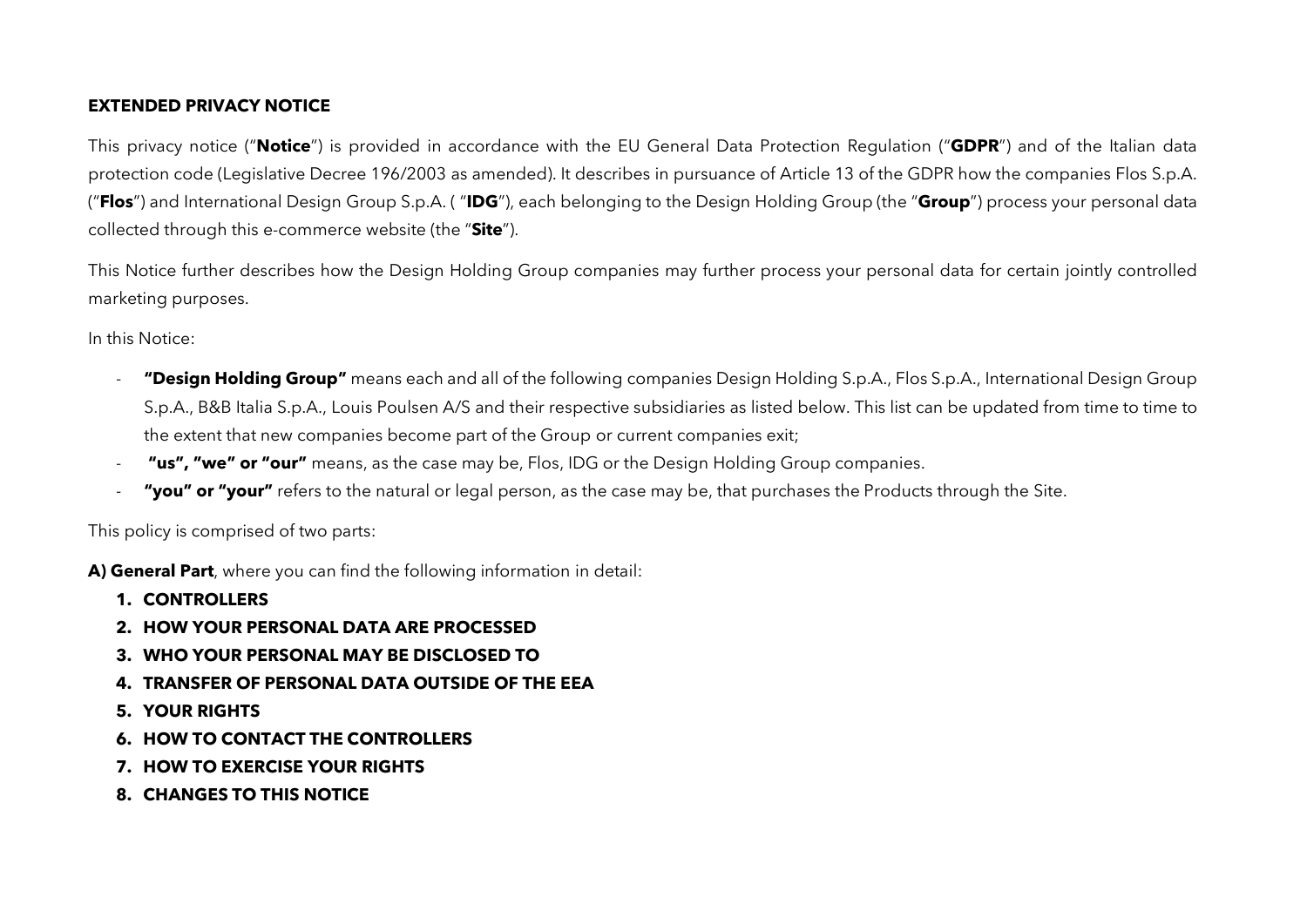**B) Special Part**, in which you will find **a description of the specific processing operations that may be carried out with respect to the personal data that we collect through this Site and/or when you make contacts with us on occasion of purchases made through this Site and/or because you have provided us with your data upon making inquiries or otherwise by getting in touch with us**. The Special Part is divided in paragraphs, each of them providing the description of a specific processing operation. For each processing operation you will find a summary table indicating the categories of data processed, the purposes and the legal basis for the processing, the source of the data and the retention period.

In the Special Part you will find information about the processing operations divided in the following paragraphs:

- **I. PURCHASES ON THE WEBSITE**
- **II. MARKETING ACTIVITIES RELATING TO SIMILAR PRODUCTS**
- **III. FEDERATED MARKETING AND PROFILING ACTIVITIES**
- **IV. PLUG-INS AND INTERACTIONS WITH SOCIAL NETWORKS**
- **V. BROWSING DATA AND COOKIES**
- **VI. WHEN YOU CONTACT THE CONTROLLERS**

## **VII. COMPLY WITH LEGAL OBLIGATIONS AND EXERCISE OF RIGHTS BEFORE COMPETENT AUTHORITIES**

**Protection and privacy of your personal data are a priority for us.** This Notice is constantly updated. The head of this Notice shows the latest update date. We invite you to constantly check the Notice to be informed about any updates.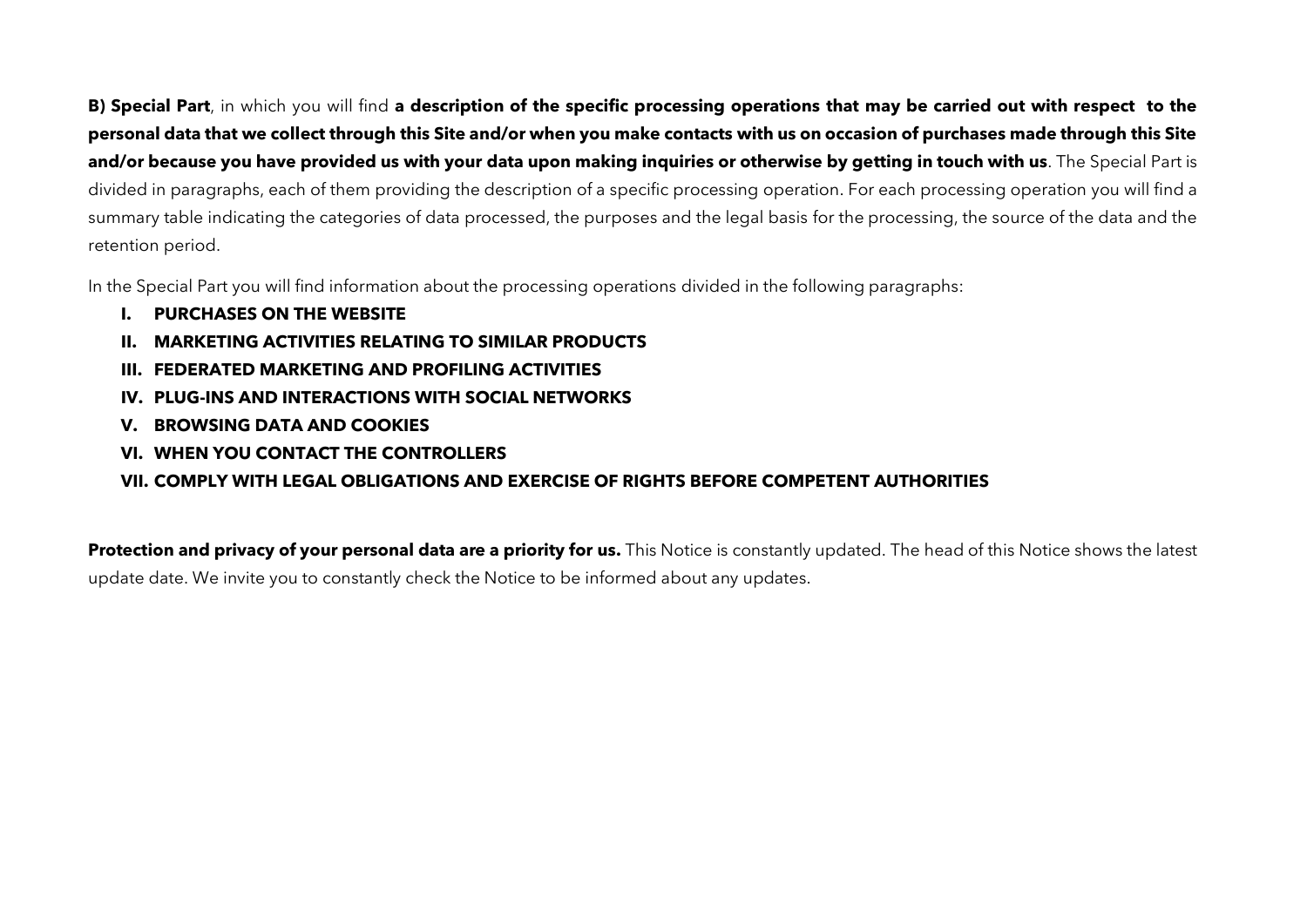#### **A) GENERAL PART**

#### **1. CONTROLLERS**

Under this notice, **two different types of data controllers** are envisaged with respect to different types of processing. In particular, for the processing operations that are more strictly related to the transactions you conclude online we have identified two main **autonomous (or independent) controllers** (Flos and IDG).

On the other hand, **as a Group of companies, we may operate in a coordinated manner to make our great design products available in a meaningful and seamless way to our customer basis**. Therefore with your consent all the Group companies also work as **joint controllers** under the law, in order to make marketing propositions embracing our Group's full potential of product offerings designed on your needs.

The details of who does what follow below.

#### **1.1.Autonomous data controllers**

With regard to the data processing operations referred to in paragraphs I II III V VI VII of the Special Part below the following companies shall each act as autonomous controller pursuant to Article 4(7) GDPR:

- International Design Group S.p.A a socio unico. with registered office at Via Alessandro Manzoni, 38 20121 Milano (Italy).
- Flos S.p.A., sole shareholder, with registered office at Via Angelo Faini, 2 25073 Bovezzo (Brescia) (Italy).

#### **1.2.Joint controllers**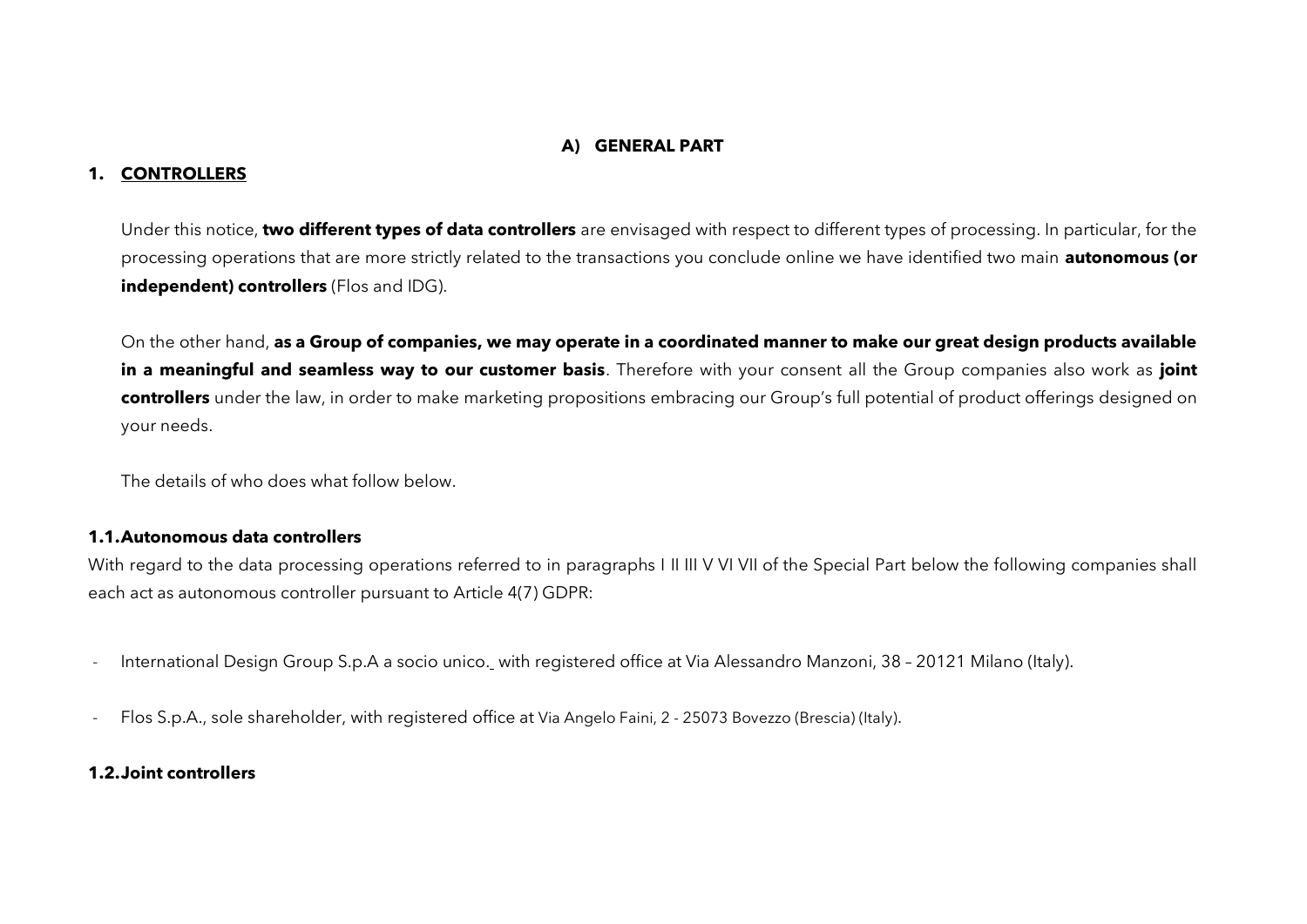The companies of the Group have entered into a joint controllership agreement pursuant to Article 26 GDPR, under which they determine together the means and purposes of the processing operations relating to **federated marketing and profiling activities** performed with your consent by using your personal data collected through this Site and/or when you make contacts with us on occasion of purchases made through this Site and/or because you have provided us with your data upon making inquiries or otherwise by getting in touch with us, including on occasions of visits to shops managed by the Group companies**. The specific operations for which the Group companies act as joint controllers are described in paragraph IV of the Special Part**.

The joint controllers members of the Group (collectively the "**Joint Controllers**") are the following companies:

- Flos S.p.A. with registered office at Via Angelo Faini, 2 25073 Bovezzo (Brescia)
- International Design Group S.p.A. with registered office at Via Alessandro Manzoni, 38, 20121, Milano (Italy)
- Design Holding S.p.A., with registered office at Via Alessandro Manzoni, 38, 20121, Milano (Italy)
- B&B Italia S.p.A., with registered office at Via Durini 14, 20122, Milano (Italy)
- Louis Poulsen A/S, with registered office at Kuglegårdsvej 19-23, DK-1434, Copenhagen (Denmark)
- D Studio Copenhagen ApS, with registered office at Kuglegårdsvej 13, DK-1434, Copenhagen (Denmark)
- The following affiliates of Flos S.p.A.

| ARES SRL                | · Via dell'Artigianato, 24 -20881 Bernareggio 8 (MB)                                             |  |  |  |  |  |  |
|-------------------------|--------------------------------------------------------------------------------------------------|--|--|--|--|--|--|
| <b>FLOS BESPOKE SRL</b> | Via Alcide De Gasperi, 2 - 25060 Collebeato (BS)<br>$\bullet$                                    |  |  |  |  |  |  |
| ANTARES ILUMINACIÓN SAU | • Calle Mallorca n. 1 - Polígono Industrial de Reva, Riba-roja de Túria -<br>46394 Valencia (ES) |  |  |  |  |  |  |
| <b>FLOS BENELUX NV</b>  | BDC/ESPLANADE 1 Bus 95 - 1020 Brussel (BE)<br>$\bullet$                                          |  |  |  |  |  |  |
| <b>FLOS FRANCE SAS</b>  | • 20-22 Passage Dauphine - 75006- Paris (FR)                                                     |  |  |  |  |  |  |
| <b>FLOS GMBH</b>        | • Obermünsterstr. 18 - 93047 Regensburg (DE)                                                     |  |  |  |  |  |  |
| <b>FLOS BV</b>          | Cruquiusweg 109 S - 1019 AG Amsterdam (NL)<br>$\bullet$                                          |  |  |  |  |  |  |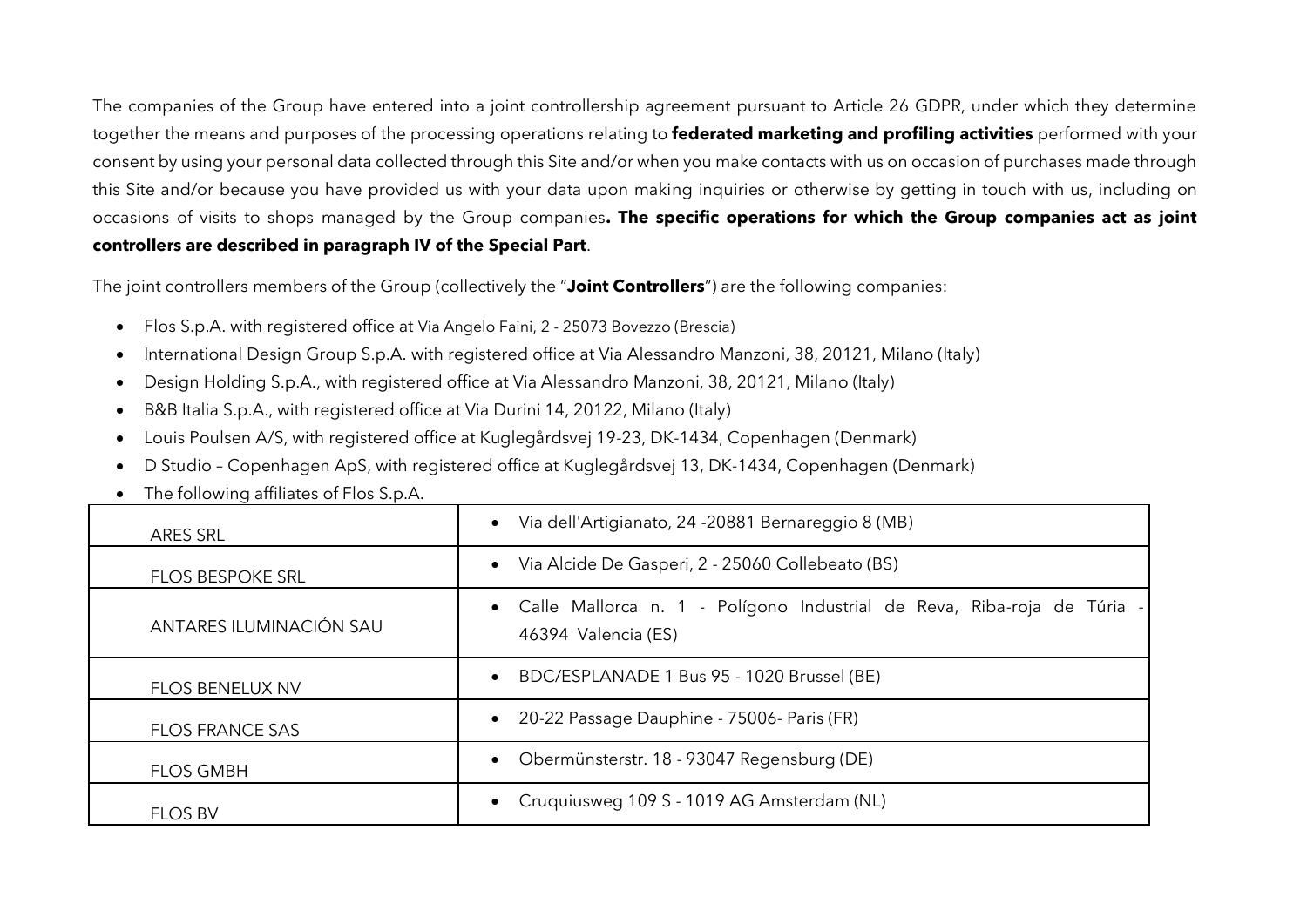| <b>FLOS SCANDINAVIA AS</b>                    | Sydhavnsgade 28 - 2450 Koebenhavn (DK)                                                          |  |  |  |  |
|-----------------------------------------------|-------------------------------------------------------------------------------------------------|--|--|--|--|
| <b>FLOS SVERIGE AB</b>                        | Lützengatan 1 - 115 20 Stockholm (SW)                                                           |  |  |  |  |
| <b>FLOS NORGE AS</b>                          | Sjolyst Plass 4 - 0278 Oslo (NO)                                                                |  |  |  |  |
| <b>FLOS UK LTD</b>                            | Crown Chambers, Princes Street, Harrogate, North Yorkshire - HG1 1NJ (GB)                       |  |  |  |  |
| The following affiliates of Louis Poulsen A/S |                                                                                                 |  |  |  |  |
| Luminous Designs Investment ApS               | Kuglegårdsvej 19 - 1434 Copenhagen (Denmark)                                                    |  |  |  |  |
| Louis Poulsen Germany GmbH                    | Liesegangstrasse 17 D-40211 Düsseldorf - Postfach 190136 D-40111 Düsseldorf<br>(Germany)        |  |  |  |  |
| Louis Poulsen Sweden AB                       | Box 23013 S-104 35 Stockholm (Sweden)                                                           |  |  |  |  |
| Louis Poulsen Norway AS                       | Lysaker Brygge 37/39 N-1366 Lysaker (Norway)                                                    |  |  |  |  |
| Louis Poulsen Finland Oy                      | Kyllikinportti 2 FIN-00240 Helsinki (Finland)                                                   |  |  |  |  |
| Louis Poulsen Japan Ltd.                      | AXIS Building 3F Minato-ku - Tokyo Japan 106-0032                                               |  |  |  |  |
| Louis Poulsen UK Limited                      | c/o Goodwille Limited - St James House 13 Kensington Square - London W8 5HD<br>(United Kingdom) |  |  |  |  |
| Louis Poulsen Switzerland AG                  | Töpferstrasse 5 - CH-6004 Lucerne (Switzerland)                                                 |  |  |  |  |
| Louis Poulsen Holland BV                      | Dorpsstraat 18 - 1431 CD Aalsmeer Postbus 375 - 430 AJ Aalsmeer (Nederland)                     |  |  |  |  |

• The following affiliates of B&B Italia S.p.A.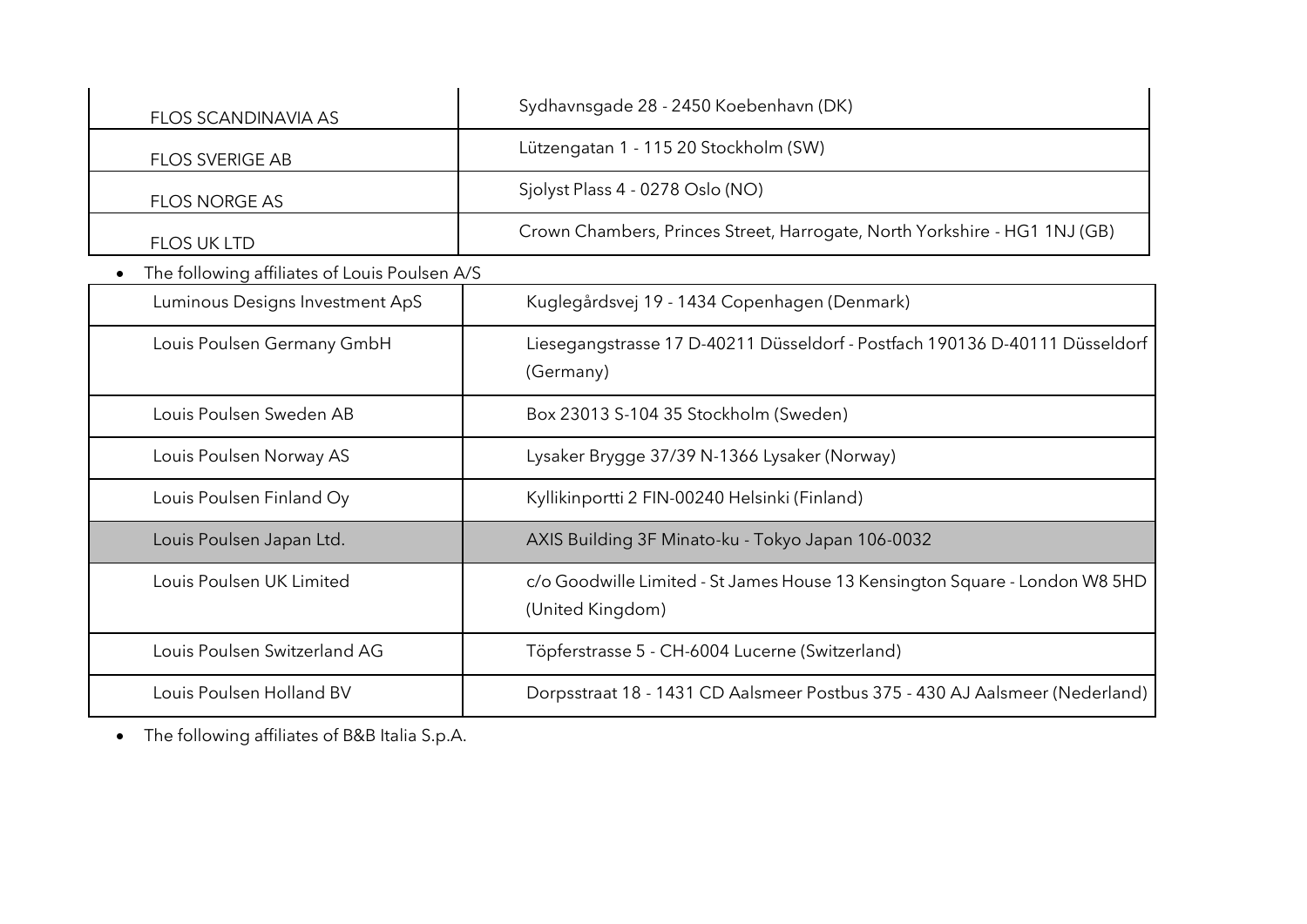| Arc Linea Arredamento Spa                 | Viale Pasubio 70, Caldogno, Italia            |
|-------------------------------------------|-----------------------------------------------|
| B&B Italia London Ltd                     | 250 Brompton Road, Cross SW3 2AS, London (UK) |
| B&B Italia München GmbH                   | Maximilianplatz 21, Munich (Germany)          |
| B&B Italia Paris S.à.r.l.                 | 3 Rue du Colonel Moll, 75017 Paris (France)   |
| <b>B&amp;B</b> Italia Contract France sas | 33 Rue Galilee, 75116, Paris (France)         |

The essence of the joint controllership agreement entered into by the companies of the Group can be consulted at the end of this privacy policy.

#### **2. HOW YOUR PERSONAL DATA ARE PROCESSED**

Your personal data are processed through computer, automated and/or manual means in compliance with the principles of lawfulness, fairness, transparency, accuracy, integrity, data minimization and purposes and storage limitation, as well as in accordance with the provisions of the GDPR and applicable legislation on the protection of personal data. Personal data are collected, elaborated, transferred and stored by using appropriate security measures (physical, logical and organisational) to protect them from possible breaches (such as destruction, loss, alteration, unauthorised disclosure or accidental or unlawful access to such personal data) and to ensure that processing is carried out only for the purposes described in this Notice.

#### **3. WHO YOUR PERSONAL MAY BE DISCLOSED TO**

When necessary for the purposes described in this Notice, your personal data may be disclosed to third parties as shown in this paragraph.

#### **a) Design Holding Group (Joint Controllers)**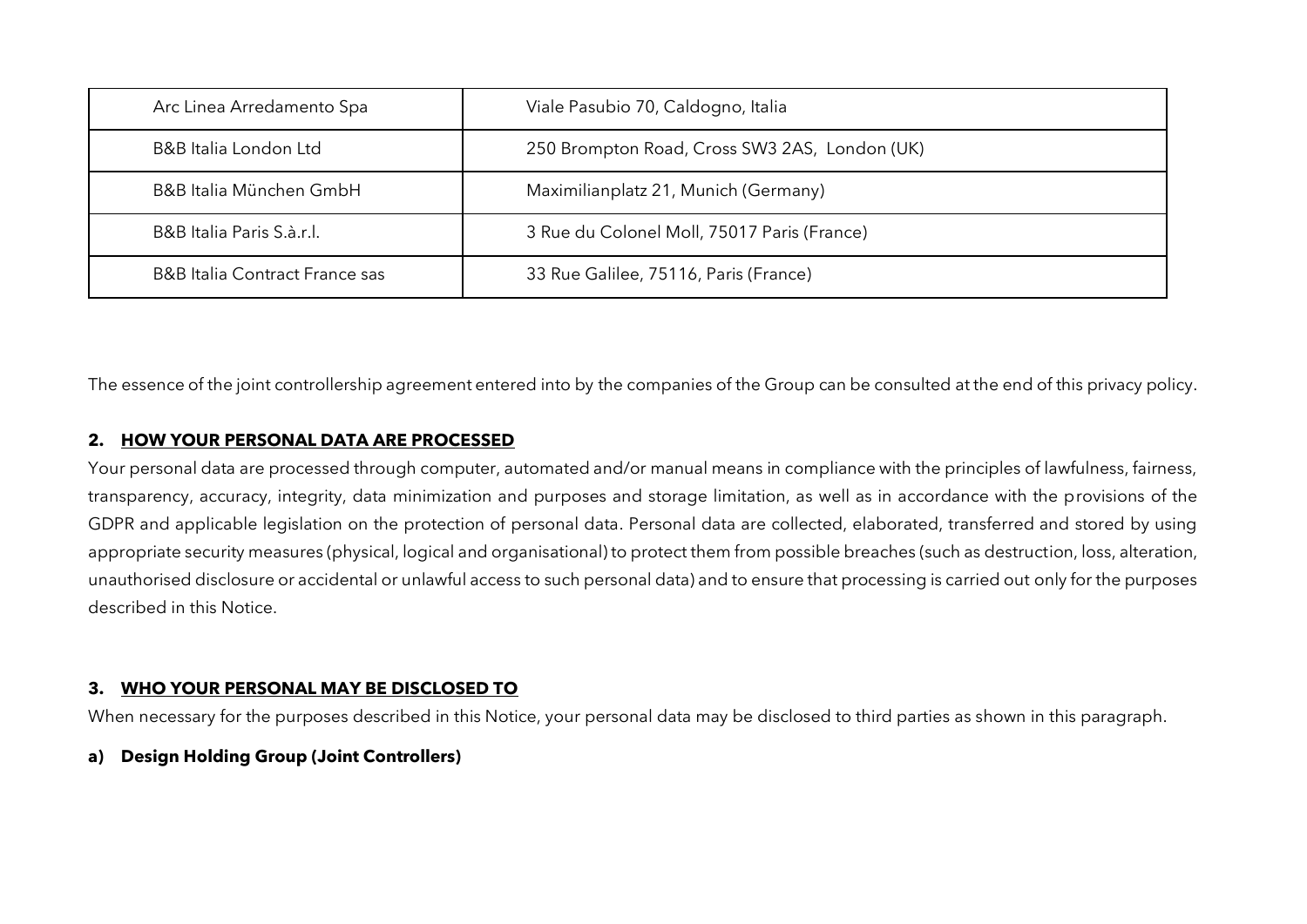Under the abovementioned joint controllership agreement your personal data can be disclosed to and shared between the companies of the Group (*i.e.* the Joint Controllers) for federated marketing and profiling purposes. Details of the mentioned processing operations are provided at paragraph [III](#page-13-0) of the Special Part.

## **b) Calicantus S.r.l. ("Calicantus")**

Products marketed on this Site are sold on behalf of IDG by Calicantus. Therefore, Calicantus, acting as merchant of the records for IDG, will be your contractual counterparty and will be acting as IDG's data processor. However, as Calicantus is the seller of the Flos branded products sold through this website, they will also need to keep records of transactions with you for their own administrative and accounting purposes. For these specific purposes only, they will also process your personal data as autonomous controller. Please refer to Calicantus privacy notice that can be accessed here <https://calicant.us/en/privacy-en.html>

### **c) Data processors**

Flos, IDG and the Joint Controllers, where applicable, have appointed third parties for the provision of services relating to the Site (*e.g.* webmaster, IT consultant and system integrator, e-commerce platform, CRM marketing platform, customer care service provider). Such third parties will process your personal data on behalf and under the instructions of Flos, IDG or, where applicable, the Joint Controllers or one of them acting as agent, acting as processors pursuant to Article 28 GDPR.

These subjects have been selected among professionals who guarantee the implementation of appropriate technical and organizational measures, so that the processing is always carried out in compliance with applicable legislation and ensuring the protection of data subjects' rights.

# **d) Other third parties**

Your personal data might be disclosed to other third parties that would process it as autonomous controllers, such as:

- Carriers of products purchased through the Website.
- Providers of payment services or payment gateways/platforms used to purchase products through the Website (*e.g.* PayPal, credit card service providers, banks, financial intermediaries etc.).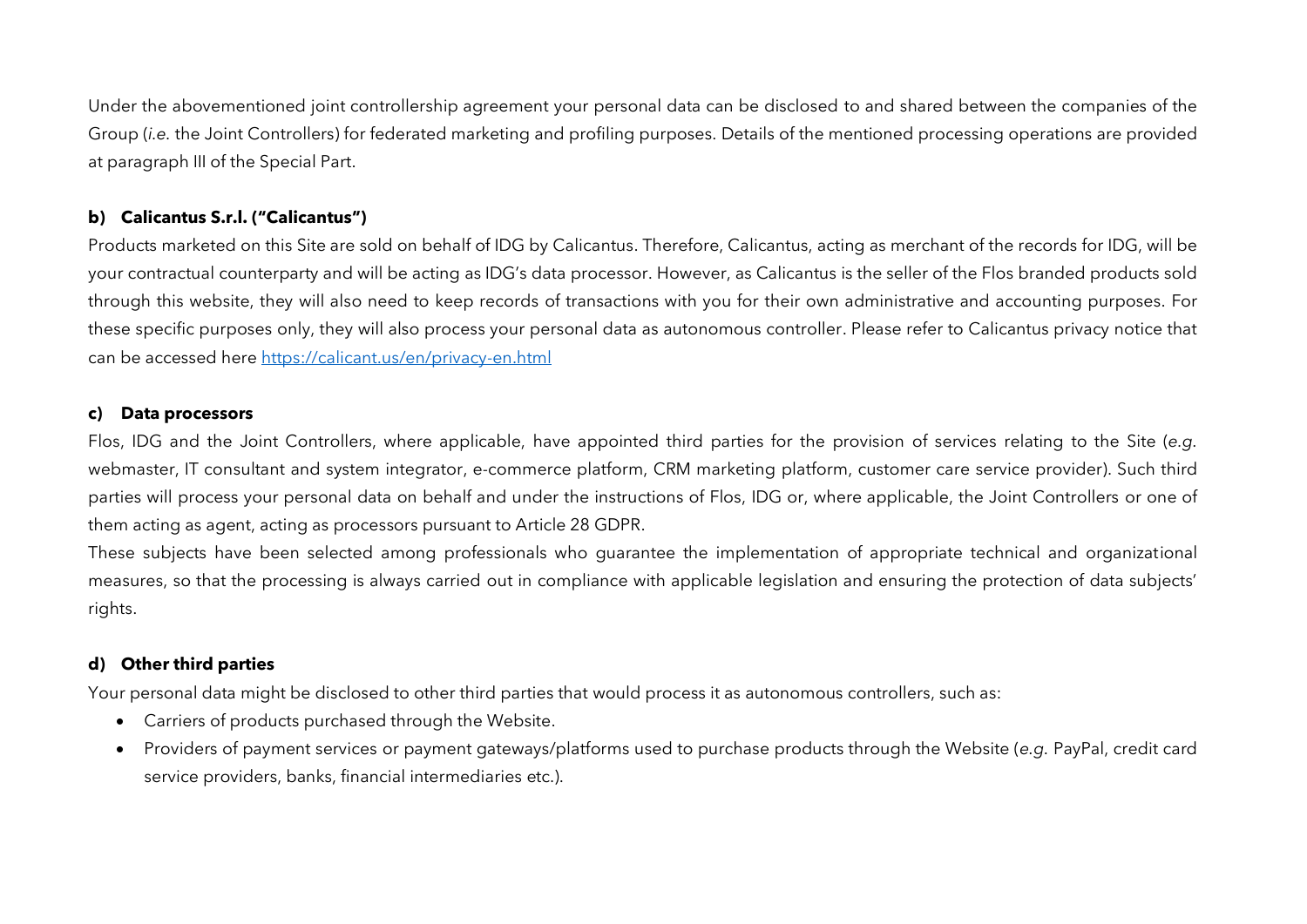- Third parties in the context of any mergers/acquisitions that may involve the Group, to the extent strictly necessary for the purposes of the transaction based on a legitimate interest, and in any event to the extent permitted by the applicable law.
- Professionals such as lawyers, auditors or accountants.
- Third parties such as judicial and/or administrative authorities, law enforcement agencies where necessary for the exercise or protection of rights of Flos, IDG and/or, where applicable, the Joint Controllers as well as to comply with statutory obligations.

You may request more detailed information on those subjects to whom your personal may be disclosed s by contacting us as indicated in the paragraph "How to contact the controllers".

## **4. TRANSFER OF PERSONAL DATA OUTSIDE THE EEA**

For the purposes of the processing described in this Notice your personal data may be transferred to countries outside the European Economic Area ("EEA"), which includes all Member States of European Union, Norway, Liechtenstein, and Iceland.

If that the case, we ensure that all possible transfers outside the EEA will be made in such a way as to guarantee the full protection of your rights and freedoms. Namely, with regard to the third country to which the data is transferred, if no adequacy decision has been taken by the European Commission, the data transfers will be carried out by relying on an appropriate safeguard pursuant to Article 46 GDPR. Furthermore, a data transfer impact assessment considering the relevant legislation of the third country concerned will be always carried out in order to determine if your data would be actually protected in case of transfer outside EEA or if further security measures are necessary. Please note that Japan, the United Kingdom and Switzerland, countries in which some of the Joint Controllers are established, benefit from adequacy decisions of the EU Commission.

## **5. YOUR RIGHTS**

In accordance with the applicable legislation, and in particular with the provisions of the GDPR, your rights in relation to the personal data that we process under this Notice are the following:

- **Access**: you can obtain information about the processing of your personal data and a copy of that personal data (art. 15 GDPR);
- **Rectification**: if you believe that your personal data is inaccurate or incomplete, you may request that such data be corrected or modified by following your instructions (art. 16 GDPR);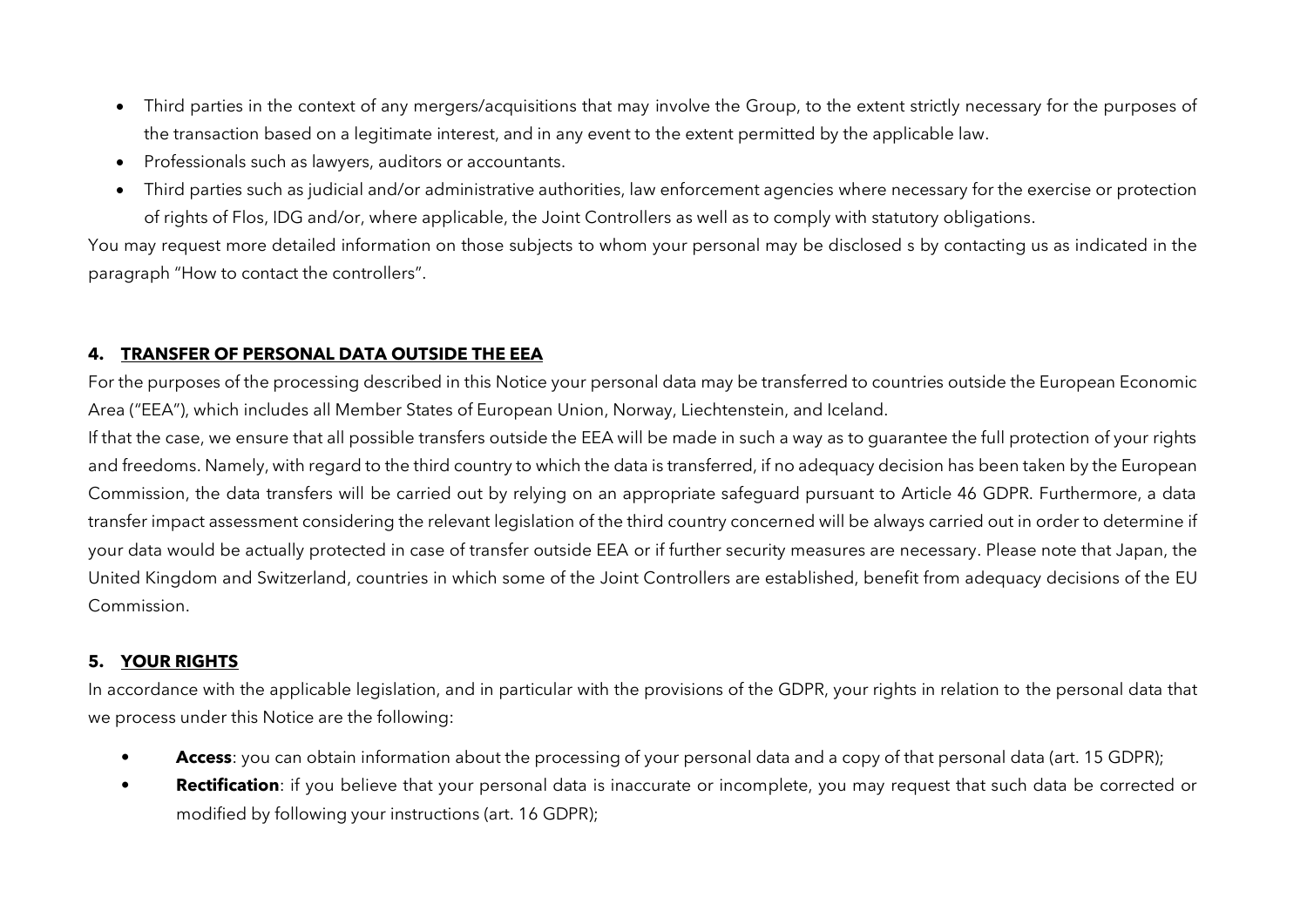- **Erasure**: except as provided for by applicable laws, you have the right to request the erasure of your personal data, when: (i) the data are no longer necessary for the purposes for which they were collected and processed; (ii) you withdraw your consent to the processing if processing is based on your consent; (iii) you object to the processing for direct marketing purposes or to the processing carried out for other purposes and there are no overriding legitimate grounds to continue with the processing; (iv) your data are processed unlawfully; (iv) the erasure is required by law (art. 17 GDPR); (v) you are a child and your personal data have been collected in relation to the offer of information society services directly to you;
- **Restriction**: you may request the restriction of the processing of your personal data where: (a) you contest the accuracy of the personal data for the period necessary to verify their accuracy; (b) the processing is unlawful and you request the restriction of their use instead of erasure; (c) the controller no longer needs the personal data for the purposes of the processing, but you require them for the establishment, exercise or defence of legal claims; (d) you have objected to processing pursuant to Article 21(1) pending the verification whether the legitimate grounds of the controller override yours (art. 18 GDPR);
- **Object**: on grounds relating to your particular situation, you have the right to object to processing of your personal data based on the legitimate interest of the controller (Article 6(1)(f) GDPR) and the controller will continue to process your data only if there are compelling legitimate grounds for the processing which override your interests, rights and or for the establishment, exercise or defence of legal claims. Your right to object to direct marketing purposes is absolute and can be exercised at any time in the manner indicated in the "How to contact the controllers" section. Your objection to processing carried out through automated means is also valid for processing carried out with traditional means (art. 21 GDPR);
- **Withdrawal of consent**: if the processing of your personal data is based on consent, you have the right to withdraw your consent at any time (art. 7 GDPR);
- **Data portability**: where the processing is based on consent or on a contract and is carried out by automated means, you have the right to obtain in a structured format, commonly used and machine-readable format the personal data you provided us with and, where technically feasible, to have them transmitted to another data controller.

#### **6. HOW TO CONTACT THE CONTROLLERS**

To exercise your rights, and for any query or clarification on how your personal data are processed and used pursuant to this Notice, you can contact: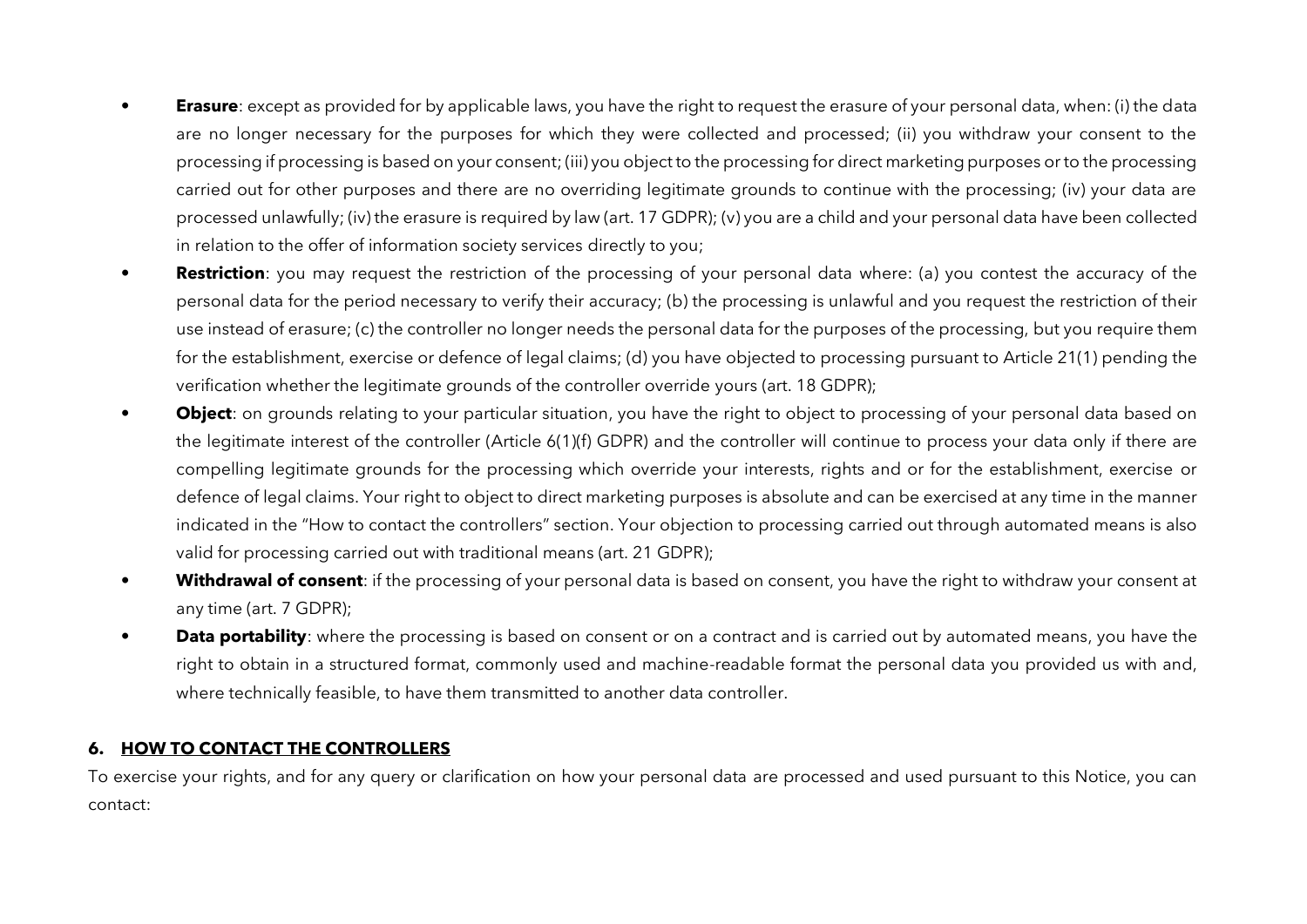**a) for the processing operations for which Flos and IDG act as autonomous controllers,**

| <b>Company</b>                    | <b>Contact details</b>            |
|-----------------------------------|-----------------------------------|
| International Design Group S.p.A. | E-mail: privacy@designholding.com |
| Flos S.p.A.                       | E-mail: privacy@flos.com          |

### **b) for the processing operations for which the Group companies act as joint controllers**, **the single point of contact identified below**:

| <b>Company</b>                    | <b>Contact details</b>                           |
|-----------------------------------|--------------------------------------------------|
| International Design Group S.p.A. | $\blacksquare$ e-mail: privacy@designholding.com |

## **7. HOW TO EXERCISE YOUR RIGHTS**

In order to protect your rights and your personal data, you may at any time decide to lodge a complaint with the competent supervisory authority or to bring an action before the competent national courts.

Anyway, the controllers always invite you to contact them first for any need relating to your personal data.

## **8. CHANGES TO THIS NOTICE**

This Notice is subject to periodic updates. To this end, we indicate the last update date at the beginning of this Notice. If you have already submitted your personal data, any change that substantially affects the processing of personal data, will be communicated to you through the appropriate channels in order to ensure that you are effectively aware of the way your data is processed, with a view to full transparency of the processing operations and full and adequate protection of your rights.

## **B) SPECIAL PART**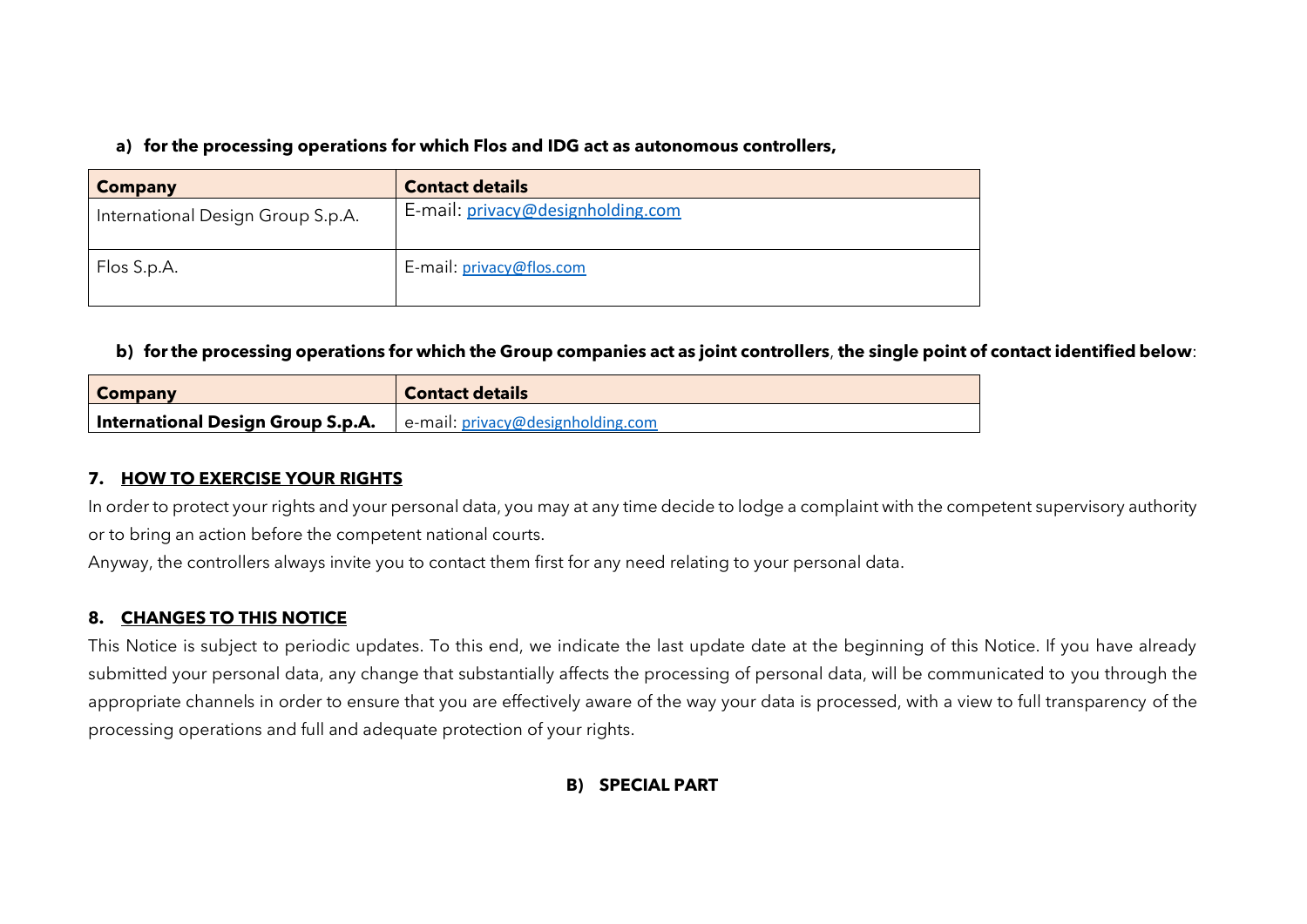As referred above, each paragraph of this Special Part describes the processing activities carried out within the Site by Flos, IDG and, where applicable, the Joint Controller. Please click on the title to access to the relevant information for each processing.

#### **I. PURCHASES ON THE SITE**

This paragraph describes how your personal data are processed when you purchase Flos branded products from the Site. Namely, you can purchase those products in two ways:

## **1. As a "Guest**",

You are a Guest when you purchase a product from the Site without first creating an account as registered user. Please note that at the time of concluding the purchase, you will be required to read this Notice but not to provide your consent for the processing of data for marketing and profiling purposes determined by the Joint Controllers – so-called "**federated marketing activities**". This will instead be required after the conclusion of the purchase (at the "**Thank you**" page) and your personal will not be processed for marketing or profiling purposes if you do not provide your consent at this occasion, without this affecting the proper performance of the purchase. Further information about the federated marketing activities is reported in Section III below of this Special Part.

#### **2. As a registered user**

You are a registered user when you create an account on the Site. Please note that when you create the account, you will also be required to provide your consent for the processing of your data for marketing and profiling purposes established by the Joint Controllers (so-called "**federated marketing activities**"). For further information about those processing activities please check Section III below of this Special Part.

In any case, your data will be processed by IDG and Flos as autonomous controller. IDG is the company that materially directs the Product offerings under the Site and on behalf of which Calicantus S.r.l. will sell the Products to you; Flos is the manufacturer of the Products you may purchase and as such under contractual arrangements with IDG will be the company in charge of enabling precontractual and post contractual activities (such as product picking for shipment, product assistance, product replacement and other product warranty related services).

You will in any event enter into the online purchase contract for the products with Calicantus, which will process your data as autonomous controller for the purpose of performing it and for related administrative and accounting purposes. For detailed information about how Calicantus processes your personal data please check their privacy policy at https://calicant.us/en/privacy-en.html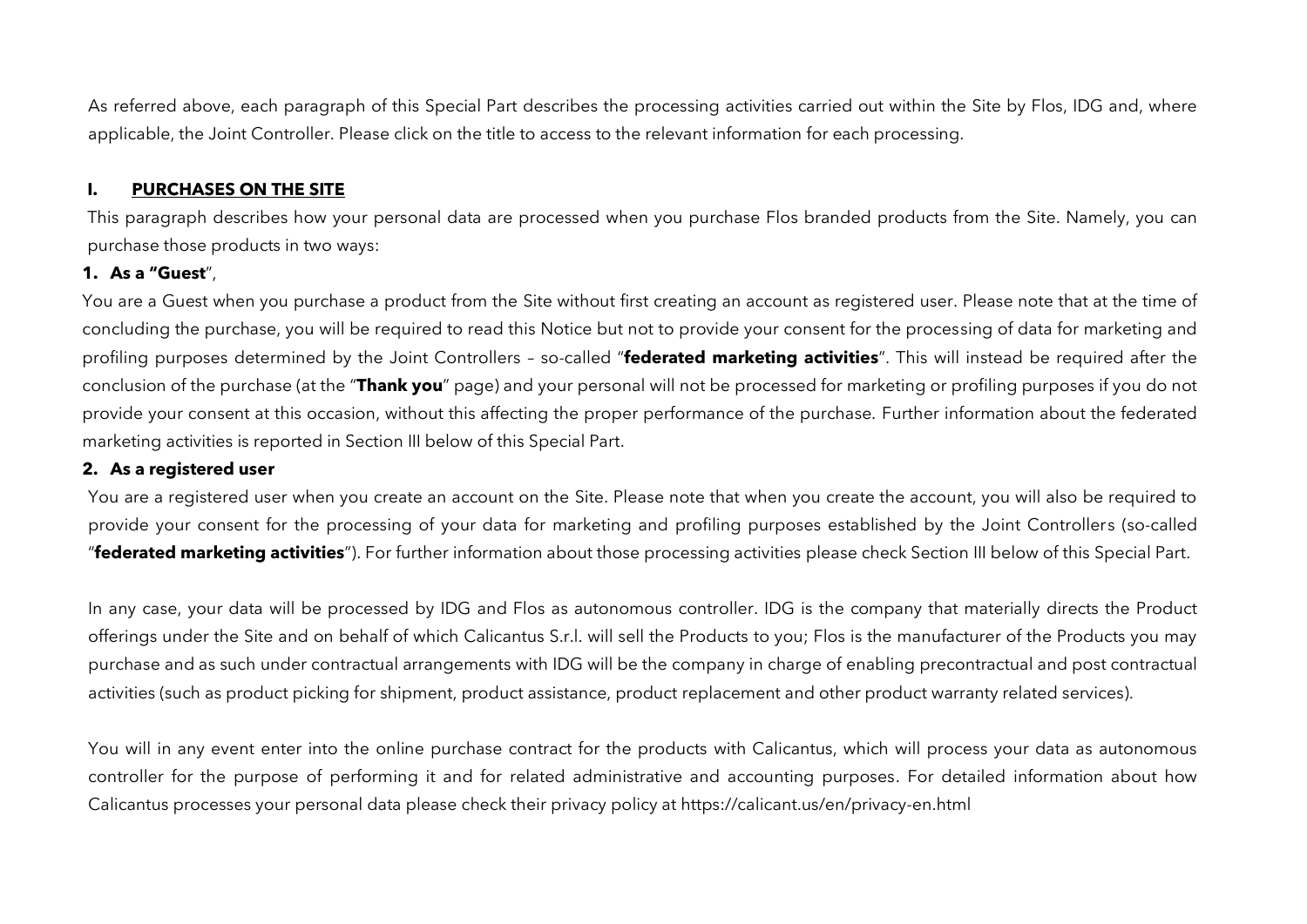| <b>Controllers</b>    | <b>Categories of data</b> | <b>Purpose and legal</b> | <b>Source of data</b> | <b>Consequences of</b> | <b>Retention period</b> |
|-----------------------|---------------------------|--------------------------|-----------------------|------------------------|-------------------------|
|                       |                           | basis of the             |                       | not providing data     |                         |
|                       |                           | processing               |                       |                        |                         |
| <b>IDG</b>            | Personal information      | Creation of an           | Data subject          | Impossibility to       | Data retained until     |
|                       | (name, surname)           | account on the           |                       | create an account on   | the cancellation of     |
| Flos S.p.A.           |                           | Website                  |                       | the Website            | the account*            |
|                       | Contact details (e-       |                          |                       |                        |                         |
|                       | mail address, phone       | Legal Basis: need to     |                       |                        | *Extension possible if  |
|                       | number)                   | perform a contract -     |                       |                        | necessary to comply     |
|                       |                           | Article 6(1)(b) GDPR     |                       |                        | with a legal            |
|                       |                           |                          |                       |                        | obligation or to        |
|                       |                           |                          |                       |                        | defend a right before   |
|                       |                           |                          |                       |                        | a competent             |
|                       |                           |                          |                       |                        | authority               |
| IDG*                  | Personal information      | Performance of the       | Data subject          | Impossibility to       | 10(ten) years after     |
|                       | (name, surname, tax       | purchase agreement       |                       | proceed with the       | the purchase*           |
| Flos S.p.A.           | code)                     |                          |                       | purchase               |                         |
|                       |                           | Legal Basis: need to     |                       |                        | *Extension possible if  |
| *Purchase             | Country of residence      | perform a contract -     |                       |                        | necessary to comply     |
| agreement entered     |                           | Article 6(1)(b) GDPR     |                       |                        | with a legal            |
| into with Calicantus. | Zip code and              |                          |                       |                        | obligation or to        |
|                       | address                   |                          |                       |                        | defend a right before   |
|                       |                           |                          |                       |                        | a competent             |
|                       | Contact details (e.g.     |                          |                       |                        | authority               |
|                       | phone number,             |                          |                       |                        |                         |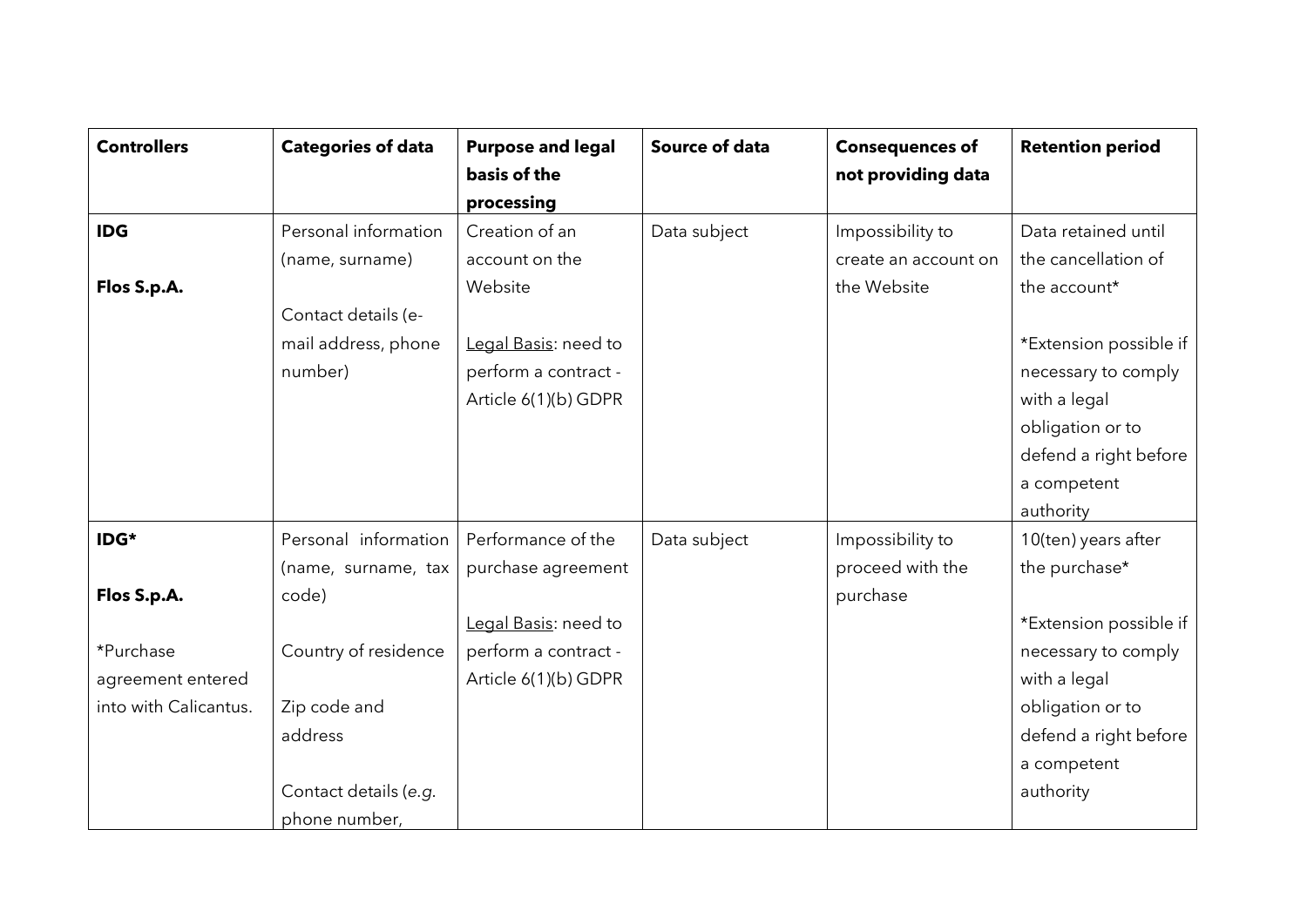| domicile/physical<br>addess, e-mail |  |  |
|-------------------------------------|--|--|
|                                     |  |  |
| address)                            |  |  |
|                                     |  |  |
| Invoice data                        |  |  |
|                                     |  |  |
| Payment data                        |  |  |

## **II. MARKETING ACTIVITIES RELATING TO SIMILAR PRODUCTS**

This paragraph describes how your personal data can be processed by IDG and/or Flos for marketing purposes relating to products similar to those you have purchased. Pursuant to the applicable legislation, those processing activities do not need your consent but are based on the legitimate interest of the controller. Anyway, you always have the right to object to the processing pursuant to Article 21 GDPR.

Please note that the mentioned marketing activities can refer not just to Flos branded products but also to products of the other brands and companies of the Group, without your data being transferred to those subjects for those purposes. These activities are, indeed, different from the federated marketing activities jointly determined by the companies of the Group as Joint Controllers described in Section III below.

| <b>Controller</b> | <b>Categories of data</b> | <b>Purpose and legal</b>  | Source of data | <b>Consequences of</b> | <b>Retention period</b> |
|-------------------|---------------------------|---------------------------|----------------|------------------------|-------------------------|
|                   |                           | basis of the              |                | not providing data     |                         |
|                   |                           | processing                |                |                        |                         |
| <b>IDG</b>        | Personal information      | Marketing activities      | Data subject   | N/A                    | 24 (twenty-four)        |
|                   | (name, surname)           | ( <i>i.e.</i> newsletter, |                |                        | months from the last    |
| Flos S.p.A.       |                           | promotional               |                |                        | purchase*               |
|                   | E-mail address            | communications via        |                |                        |                         |
|                   |                           | e-mail) relating to       |                |                        | *Extension possible if  |
|                   |                           | products similar to       |                |                        | necessary to comply     |
|                   |                           | those you purchases       |                |                        | with a legal            |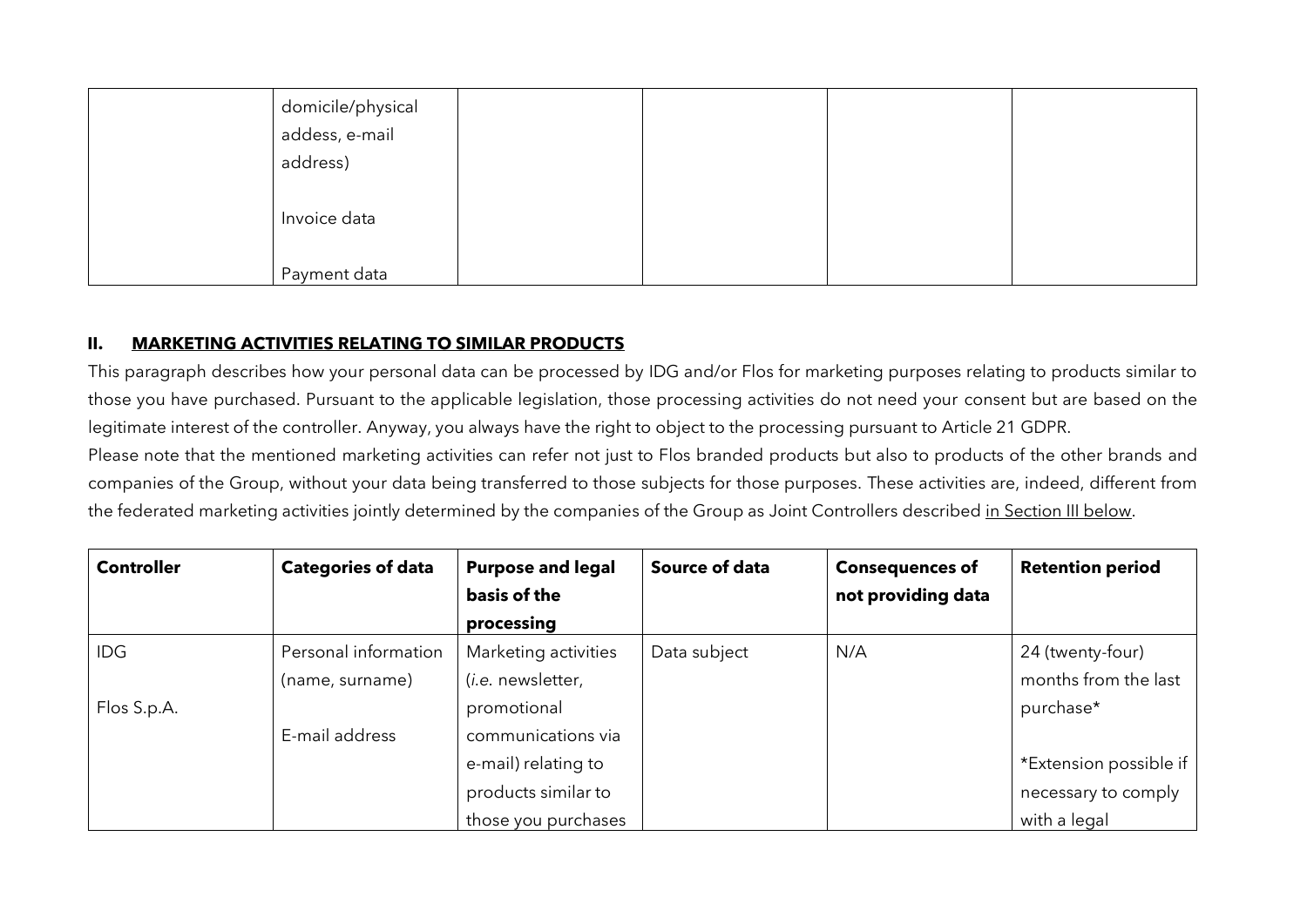|  |                        |  | obligation or to      |
|--|------------------------|--|-----------------------|
|  | Legal Basis:           |  | defend a right before |
|  | legitimate interest of |  | a competent           |
|  | the controller* -      |  | authority;            |
|  | Article 6(1)(f) GDPR   |  |                       |
|  | and Article 130(4)     |  |                       |
|  | Legislative Decree n.  |  |                       |
|  | 196/2003               |  |                       |
|  |                        |  |                       |
|  | *Opt-out always        |  |                       |
|  | granted                |  |                       |

### <span id="page-13-0"></span>**III. FEDERATED MARKETING AND PROFILING ACTIVITIES**

This paragraph describes how your personal data can be processed by the Joint Controllers (*i.e.* the companies of the Design Holding Group listed above in Section 1 of the General Part of this privacy policy) for marketing and profiling purposes jointly determined by them under the joint controllership agreement they entered into.

With your consent, personal data processed according to this paragraph will be stored on a common database within the Group and shared

among each company of the Group which may use them for engaging in marketing activities relating to products of the Group.

Furthermore, with your specific consent, your personal data may be used for profiling operations aimed at the realization of personalized marketing messages and/or product offerings based on your preferences (including activities and purchases concluded on the Website and possibly other data that we may correlate). Profiling can also be based on personal information collected through cookies, as better explained in the cookie policy which can be accessed through this Site.

| <b>Joint Controllers</b> | <b>Categories of data</b> | <b>Purpose and legal</b> | <b>Source of data</b> | <b>Consequences of</b> | <b>Retention period</b> |
|--------------------------|---------------------------|--------------------------|-----------------------|------------------------|-------------------------|
|                          |                           | basis of the             |                       | not providing data     |                         |
|                          |                           | processing               |                       |                        |                         |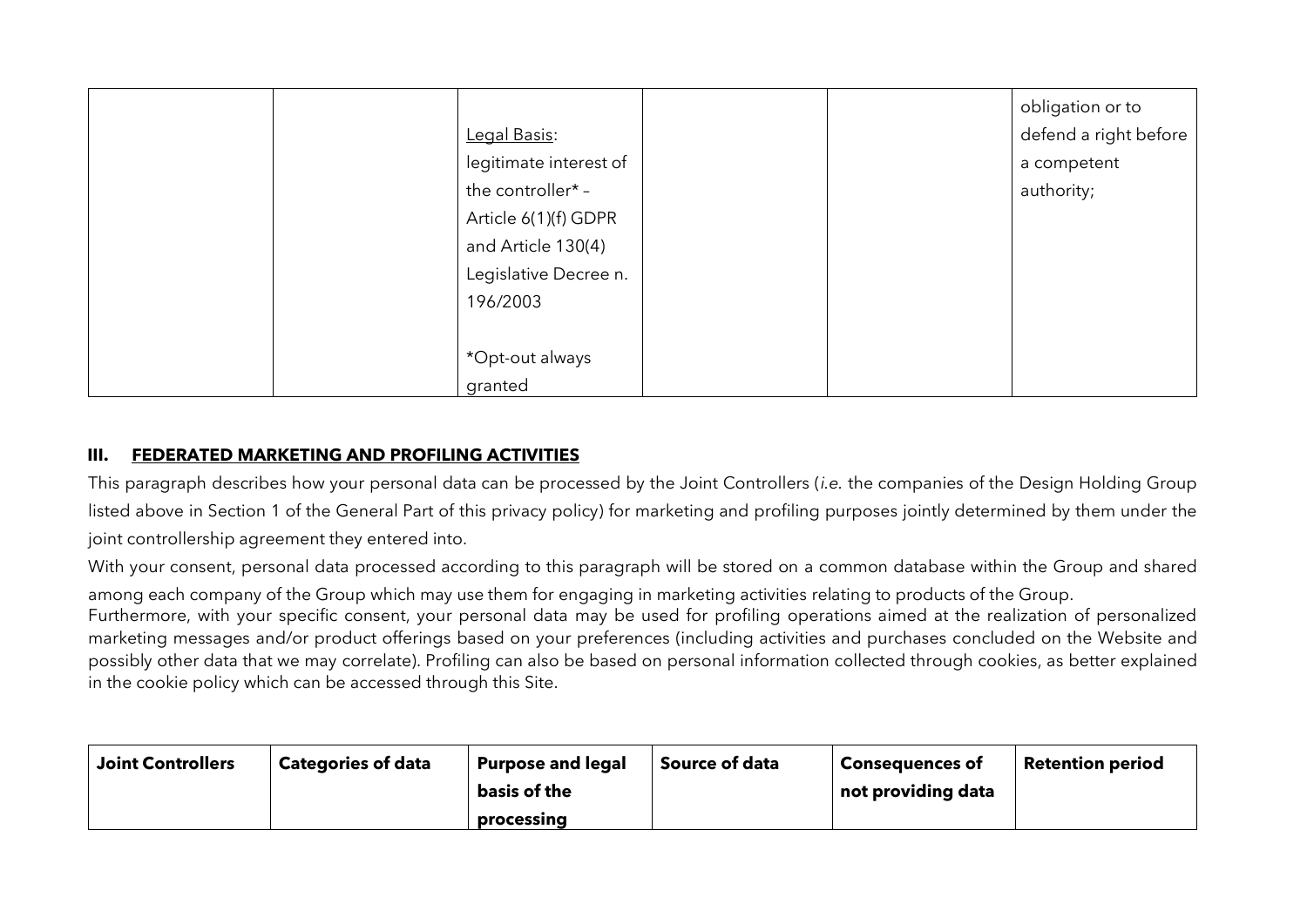| IDG                   | information<br>Personal | Marketing activities  | Data subject | Impossibility to     | 24 (twenty-four)    |
|-----------------------|-------------------------|-----------------------|--------------|----------------------|---------------------|
|                       | (name, surname, tax     | (i.e. newsletter,     |              | receive marketing    | months from the     |
| Flos S.p.A.           | code)                   | promotional           |              | communications       | consent*            |
|                       |                         | communications via    |              | concerning the       |                     |
| Design Holding        | Purchase history.       | e-mail, telephone,    |              | Group.               | *Extension possible |
| S.p.A.                |                         | sms, and ordinary     |              |                      | if necessary to     |
|                       | Country of residence    | mail, surveys, market |              | No consequences for  | comply with a legal |
| B&B Italia S.p.A      |                         | searches) relating to |              | the purchase or the  | obligation or to    |
|                       | Zip code and address    | the Group's           |              | other activities on  | defend a right      |
| Louis Poulsen A/S     |                         | products, services    |              | the website          | before a competent  |
|                       | Contact details (e.g.   | and initiatives.      |              |                      | authority;          |
| The Affiliated        | phone number, e-mail    |                       |              |                      |                     |
| Companies listed in   | address)                | Legal Basis: your     |              |                      |                     |
| Section 1 of the      |                         | consent - Article     |              |                      |                     |
| General Part of this  | Invoice data            | $6(1)(a)$ GDPR        |              |                      |                     |
| <b>Privacy Policy</b> |                         |                       |              |                      |                     |
|                       | Payment data            |                       |              |                      |                     |
|                       |                         |                       |              |                      |                     |
| IDG                   | information<br>Personal | Profiling activities  | Data subject | Impossibility to     | 12 (twelve) months  |
|                       | (name, surname, tax     | aimed at the          |              | receive personalized | from the consent*   |
| Flos S.p.A.           | code)                   | realization of        |              | marketing            |                     |
|                       |                         | personalized          |              | communications       | *Extension possible |
| Design Holding        | Country of residence    | marketing messages    |              | from the Group.      | if necessary to     |
| S.p.A.                |                         | and/or offerings      |              |                      | comply with a legal |
|                       | Zip code and address    | based on your         |              | No consequences for  | obligation or to    |
| B&B Italia S.p.A      |                         | preferences           |              | the purchase or the  | defend a right      |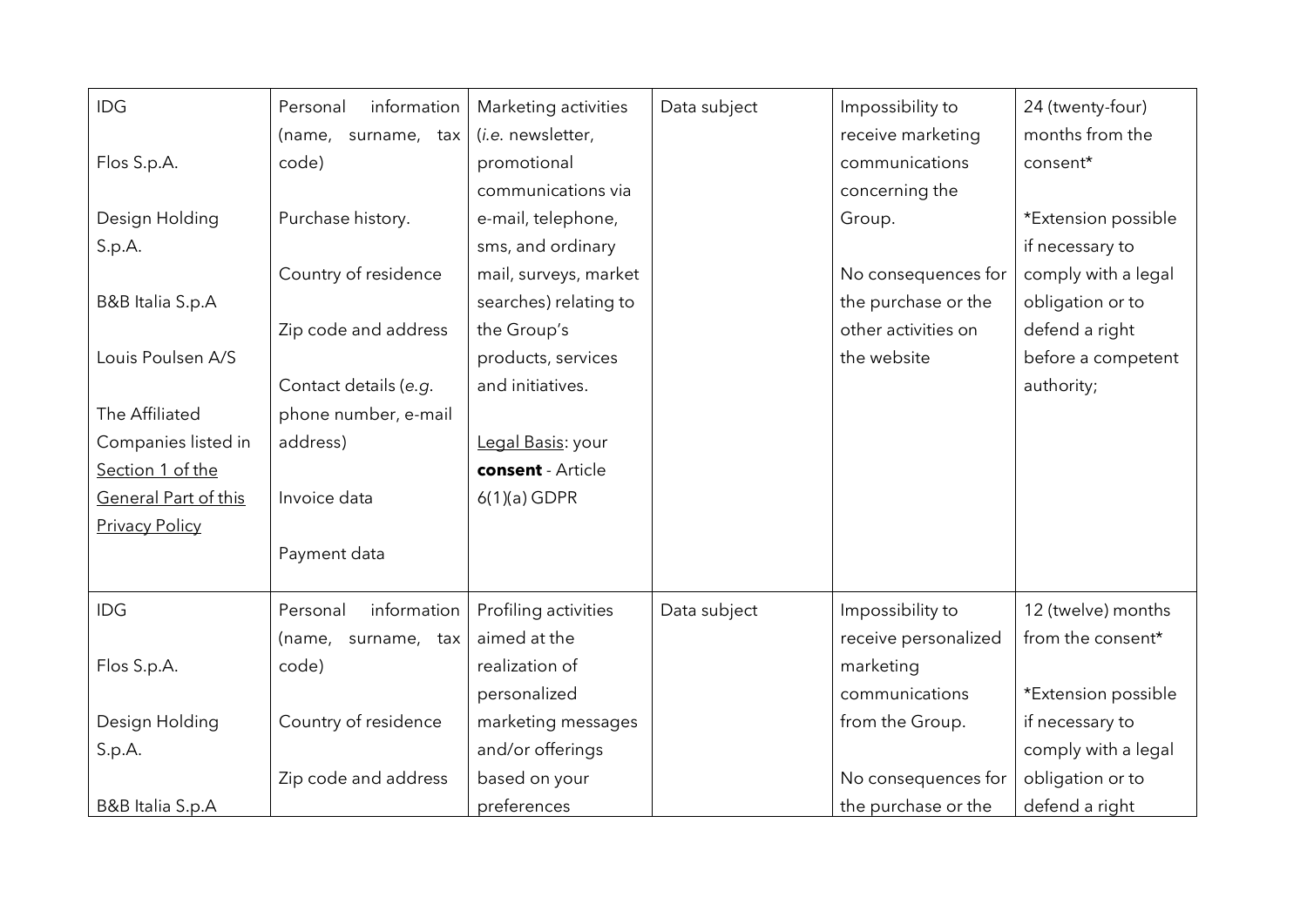|                      | Contact details (e.g.  | (including activities | other activities on | before a competent |
|----------------------|------------------------|-----------------------|---------------------|--------------------|
| Louis Poulsen A/S    | phone number, e-mail   | and purchases done    | the website         | authority          |
| The Affiliated       | address)               | on the Website) and   |                     |                    |
| Companies listed in  |                        | relating to products  |                     |                    |
| Section 1 of the     | Invoice data           | of the Group's        |                     |                    |
| General Part of this |                        | companies             |                     |                    |
| Privacy Policy.      | Payment data           |                       |                     |                    |
|                      |                        | Legal Basis: your     |                     |                    |
|                      | Your preferences for   | consent - Article     |                     |                    |
|                      | the Group's products   | $6(1)(a)$ GDPR        |                     |                    |
|                      |                        |                       |                     |                    |
|                      | Your previous          |                       |                     |                    |
|                      | purchases and          |                       |                     |                    |
|                      | activities on the Site |                       |                     |                    |
|                      |                        |                       |                     |                    |
|                      | Your belonging to      |                       |                     |                    |
|                      | specific clusters      |                       |                     |                    |
|                      | identified by          |                       |                     |                    |
|                      | age/gender/profession  |                       |                     |                    |
|                      |                        |                       |                     |                    |

#### **IV. PLUG-INS AND INTERACTIONS WITH SOCIAL NETWORKS**

The Site may interactions with third parties websites (*e.g.* the other companies of the Group) and social networks (e.g. Facebook, Instagram, LinkedIn) through hyperlink, sharing button, social plug-in and other similar instruments.

By accessing one of the areas of the Site equipped with this type of tool, the Internet browser will connect the data subjects directly to the servers of the third-party websites in question, thus transferring their personal data to the providers of those Websites.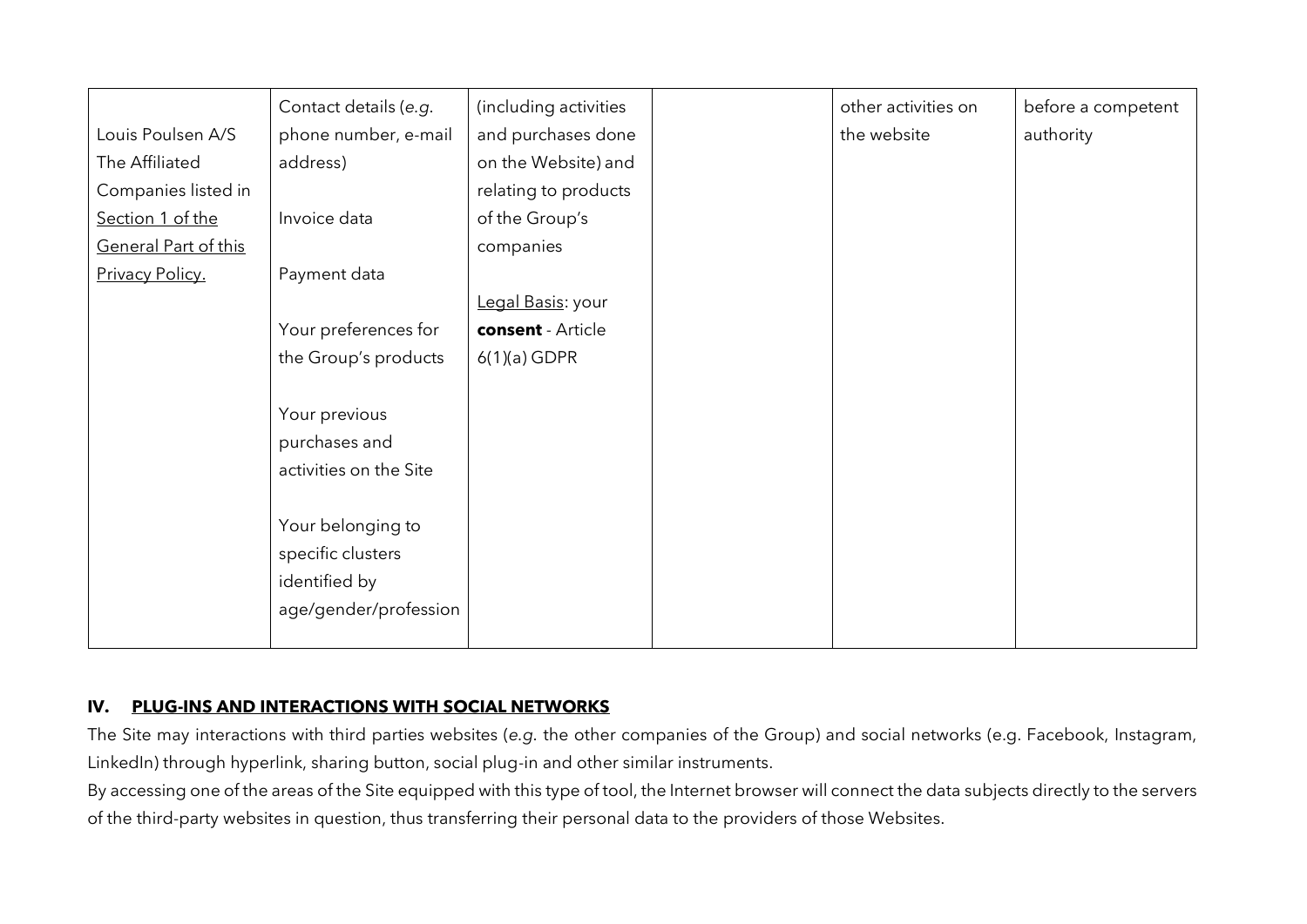Depending on the specific agreements in place with the providers of such third-party websites, IDG and/or Flos may act as autonomous controller or joint controllers with respect to such data transfers. With regard to the methods of privacy protection and processing of personal data collected by the operators of third- party websites with which the interactions described above occur, please refer to the relevant websites.

## **V. BROWSING DATA AND COOKIES**

When a user visits the Site, the controllers may collect the following browsing information:

- Technical information, including IP address,
- Information about the devices used by users, browser and operating systems, etc.
- Information about navigation on the Site, including URLs of the pages visited and activities that are performed on the page, dates and times of navigation, time spent, clickstream.

This information is collected for the proper operation, management, maintenance and improvement of the Site, as well as to ensure that users' browsing is safe and to be able to establish liability in the event of security breaches. They may also be used to allow us to obtain statistics on the use of the Website with the possibility of analyzing the data also in aggregate form and to carry out profiling activities.

Users are always free to decide whether to provide the controllers with their browsing data, for example by choosing to disable cookies through the settings of their browsers. However, refusal to provide information necessary for navigation purposes may make it impossible to carry out activities strictly related to navigation itself and, therefore, also to consult and interact with the Website.

We keep these data only for the time strictly necessary for the purposes for which they are collected.

Through the Website, navigation data is collected through the use of cookies. To learn more about how cookies work, and how to activate and deactivate them, please consult our cookie policy which is accessible through this Site.

# **VI. WHEN YOU CONTACT THE CONTROLLERS**

In this paragraph are described processing activities carried out by Flos, IDG and/or the Joint Controllers for the purpose of dealing with your requests made when you contact us through the relevant contact channel provided through the Website.

| <b>Controllers</b> | <b>Categories of data</b> | <b>Purpose and legal</b> | <b>Source of data</b> | <b>Consequences of</b> | <b>Retention period</b> |
|--------------------|---------------------------|--------------------------|-----------------------|------------------------|-------------------------|
|                    |                           | basis of the             |                       | not providing data     |                         |
|                    |                           | processing               |                       |                        |                         |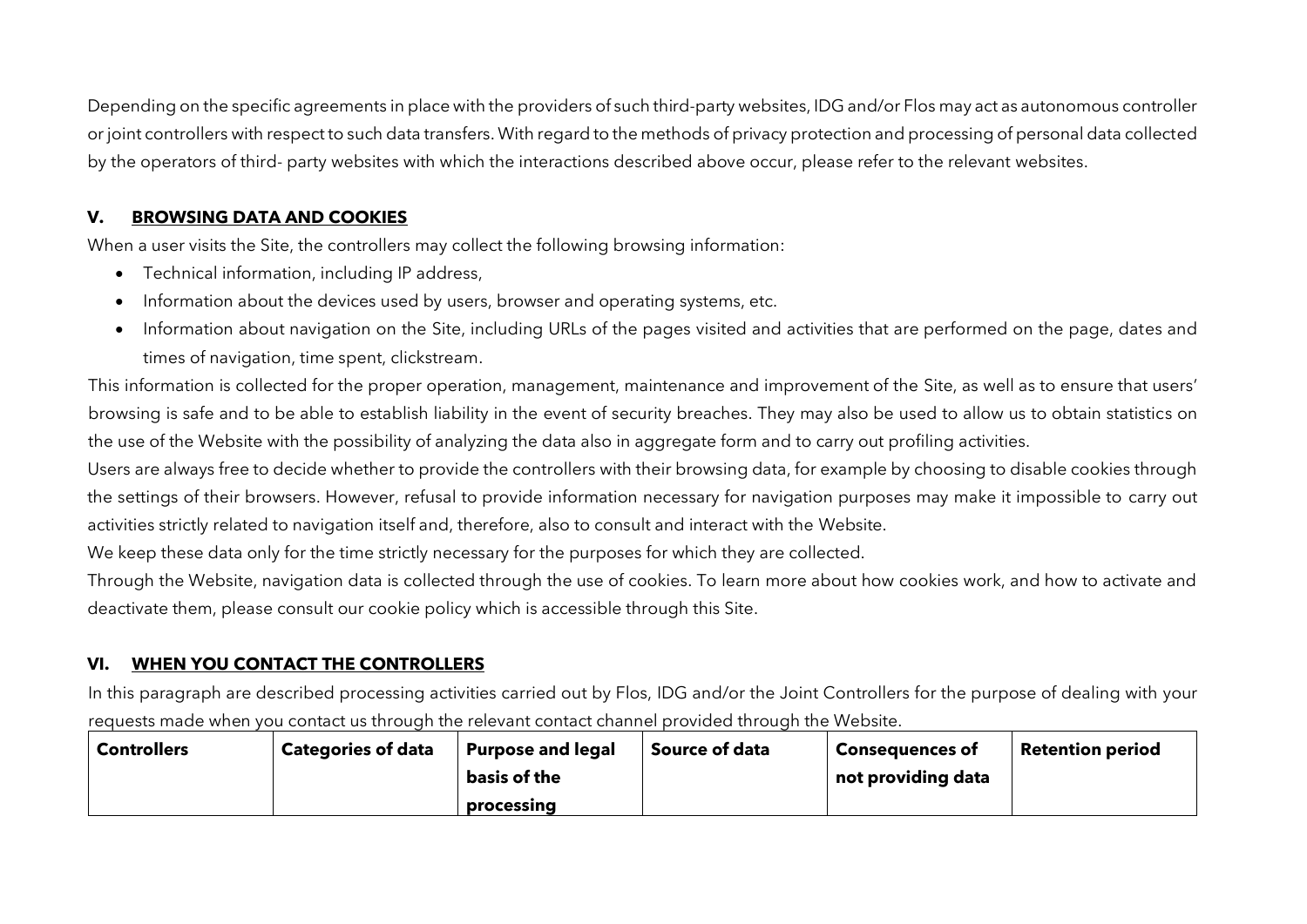| IDG                  | Personal information  | Deal with and          | Data subject | Impossibility to deal | Time necessary to      |
|----------------------|-----------------------|------------------------|--------------|-----------------------|------------------------|
|                      | (e.g. name, surname)  | provide a feedback     |              | with your requests    | deal with and          |
| Flos S.p.A.          |                       | to your requests       |              |                       | provide a feedback     |
|                      | Contact details (e.g. |                        |              |                       | to your requests*      |
| Design Holding       | e-mail address,       | Legal Basis: consent   |              |                       |                        |
| S.p.A.               | phone number,         | (provided with a       |              |                       | *Extension possible if |
|                      | postal address)       | clear affirmative      |              |                       | necessary to comply    |
| B&B Italia S.p.A     |                       | action while           |              |                       | with a legal           |
|                      | Information           | contacting us          |              |                       | obligation or to       |
| Louis Poulsen A/S    | contained in your     | seeking information)   |              |                       | defend a right before  |
|                      | request and           | - Article 6(1)(a) GDPR |              |                       | a competent            |
| The Affiliated       | provided to the       |                        |              |                       | authority              |
| Companies listed in  | controllers           |                        |              |                       |                        |
| Section 1 of the     |                       |                        |              |                       |                        |
| General Part of this |                       |                        |              |                       |                        |
| Privacy Policy.      |                       |                        |              |                       |                        |
|                      |                       |                        |              |                       |                        |
|                      |                       |                        |              |                       |                        |
|                      |                       |                        |              |                       |                        |

## **VII. COMPLY WITH LEGAL OBLIGATIONS AND EXERCISE OF RIGHTS BEFORE COMPETENT AUTHORITIES**

This paragraph describes the processing operations carried out by Flos, IDG and/or the Joint Controllers for the purpose of exercise of their rights before a competent authority or to comply with legal obligations imposed on them.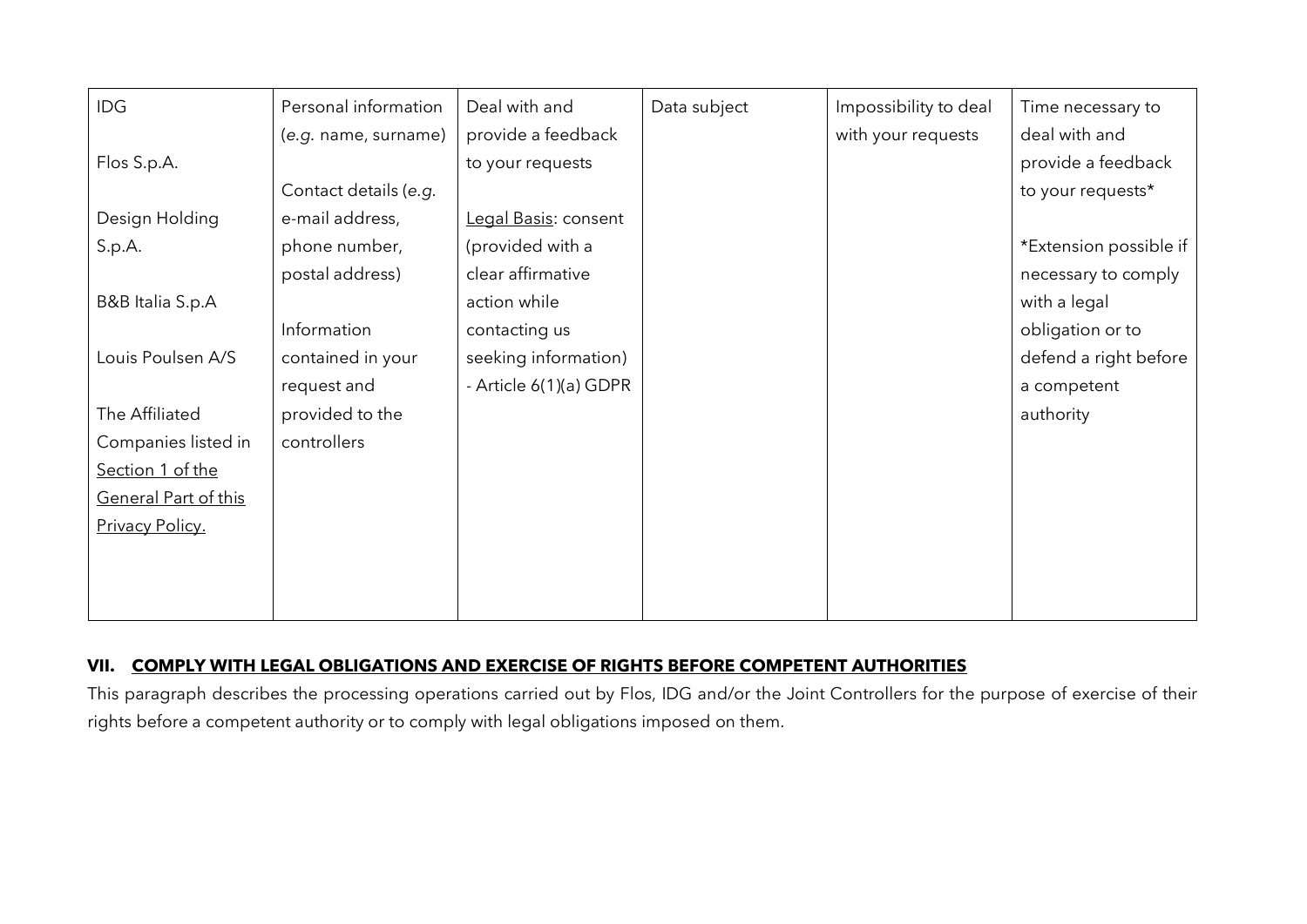| <b>Controllers</b>   | <b>Categories of data</b> | <b>Purpose and legal</b> | <b>Source of data</b> | <b>Consequences of</b> | <b>Retention period</b> |
|----------------------|---------------------------|--------------------------|-----------------------|------------------------|-------------------------|
|                      |                           | basis of the             |                       | not providing data     |                         |
|                      |                           | processing               |                       |                        |                         |
| IDG                  | Personal data             | Exercise and/or          | Data subject          | N/A                    | Time necessary for      |
|                      | collected according       | defence of a right       |                       |                        | the purpose of          |
| Flos S.p.A.          | to the precedent          | before a competent       |                       |                        | exercise and/or         |
|                      | paragraphs and            | authority (e.g.          |                       |                        | defend the specific     |
| Design Holding       | other data that can       | judicial,                |                       |                        | right involved*         |
| S.p.A.               | be suitable for the       | administrative)          |                       |                        |                         |
|                      | specific intended         |                          |                       |                        | Extension possible if   |
| B&B Italia S.p.A     | purpose                   | Legal Basis:             |                       |                        | necessary to comply     |
|                      |                           | legitimate interest of   |                       |                        | with a legal            |
| Louis Poulsen A/S    |                           | the controller -         |                       |                        | obligation or to        |
|                      |                           | Article 6(1)(f) GDPR     |                       |                        | defend a right before   |
| The Affiliated       |                           |                          |                       |                        | a competent             |
| Companies listed in  |                           |                          |                       |                        | authority               |
| Section 1 of the     |                           |                          |                       |                        |                         |
| General Part of this |                           |                          |                       |                        |                         |
| Privacy Policy.      |                           |                          |                       |                        |                         |
|                      |                           |                          |                       |                        |                         |
|                      |                           |                          |                       |                        |                         |
|                      |                           |                          |                       |                        |                         |
| IDG                  | Personal data             | Compliance with a        | Data subject          | N/A                    | Time necessary for      |
|                      | collected according       | legal obligation         |                       |                        | the purpose of          |
| Flos S.p.A.          | to the precedent          |                          |                       |                        | complying with the      |
|                      | paragraphs and            |                          |                       |                        |                         |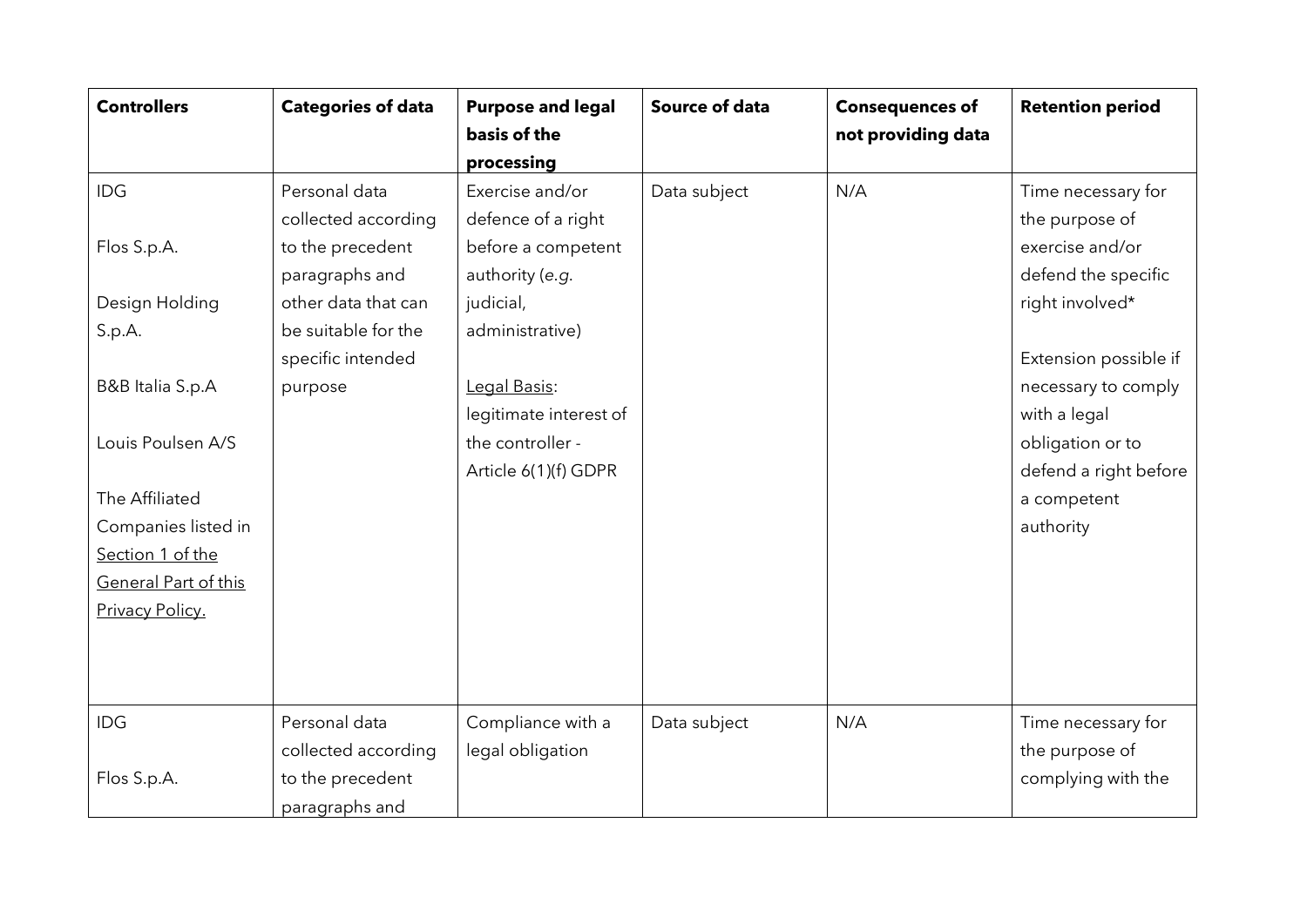| Design Holding       | other data that can | Legal Basis: need to |  | legal obligation |
|----------------------|---------------------|----------------------|--|------------------|
| S.p.A.               | be suitable for the | comply with a legal  |  | concerned        |
|                      | specific intended   | obligation - Article |  |                  |
| B&B Italia S.p.A     | purpose.            | $6(1)(c)$ GDPR       |  |                  |
|                      |                     |                      |  |                  |
| Louis Poulsen A/S    |                     |                      |  |                  |
|                      |                     |                      |  |                  |
| The Affiliated       |                     |                      |  |                  |
| Companies listed in  |                     |                      |  |                  |
| Section 1 of the     |                     |                      |  |                  |
| General Part of this |                     |                      |  |                  |
| Privacy Policy.      |                     |                      |  |                  |
|                      |                     |                      |  |                  |
|                      |                     |                      |  |                  |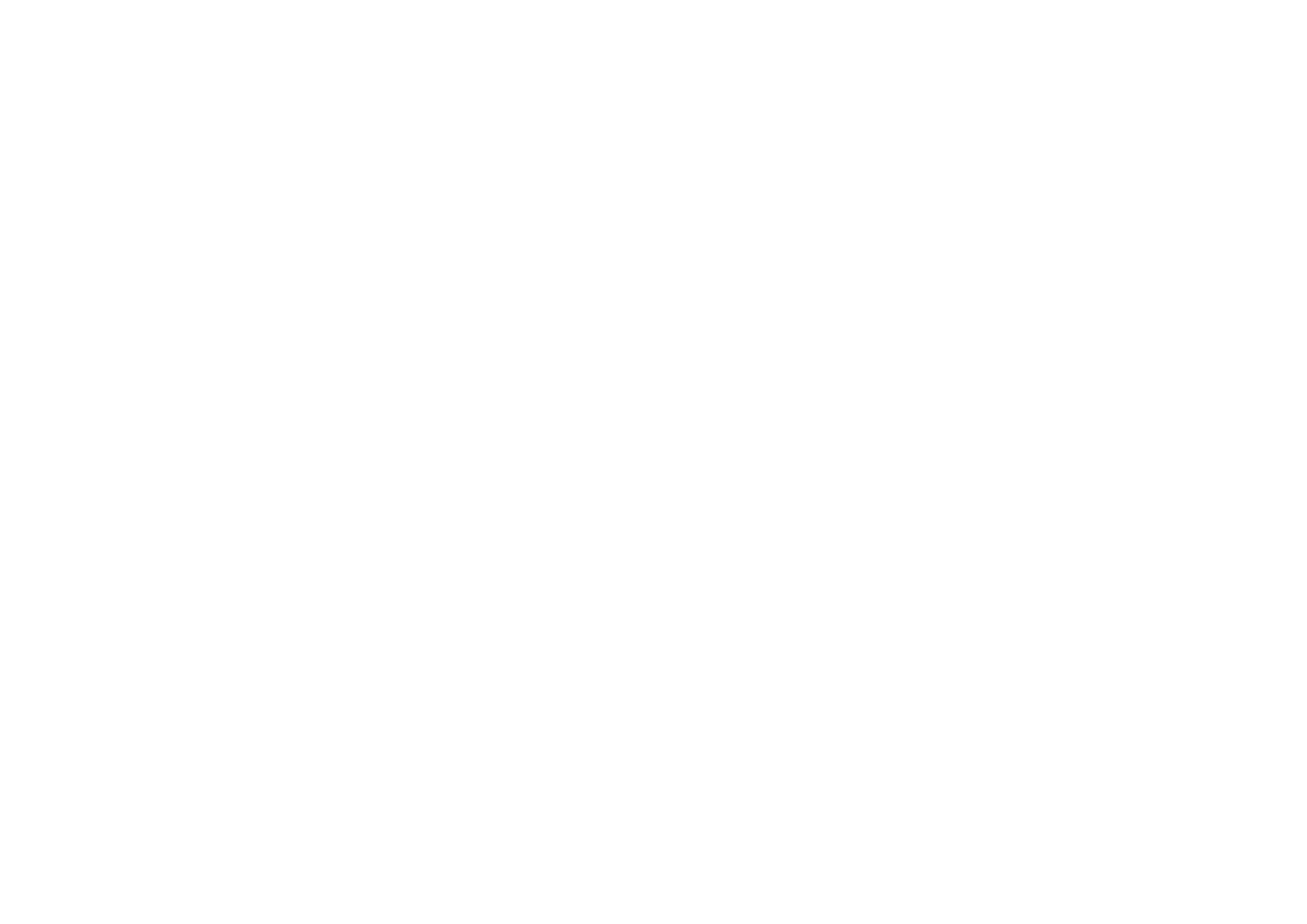# **ESSENCE OF THE JOINT CONTROLLERSHIP AGREEMENT PURSUANT TO ART. 26 (2) GDPR**

This information is provided in accordance with Art. 26 (2) ("GDPR"). It describes the essence of the Joint Controllership Agreement pursuant to Art. (26) GDPR signed by the companies that are part of the Design Holding Group.

1- The Parties

The companies that are part of the Agreement are the following:

- **- Design Holding S.p.A. (VAT NUMBER IT10446470964),** with registered office at Via Alessandro Manzoni, 38, 20121, Milano (Italy)
- **- Flos S.p.A. (VAT NUMBER IT00290820174),** with registered office at Via Angelo Faini, 2, 25073, Bovezzo (Italy)
- **B&B Italia S.p.A. (VAT NUMBER IT07122350965),** with registered office at Via Durini, 14, 20122, Milano (Italy)
- **Louis Poulsen A/S (VAT NUMBER DK59742817),** with registered office at Kuglegårdsvej 19 DK-1434 København K, Copenhagen (Denmark)
- **International Design Group S.p.A. (VAT NUMBER IT 10462810960)**, with registered office at Via Alessandro Manzoni 38 – 20121 Milano (Italy)
- **D Studio – Copenhagen ApS**, with registered office at Kuglegårdsvej 13, DK-1434, Copenhagen (Denmark)
- As well as the Affiliates of the above companies as listed in para. 1.2 of the privacy policy.

The Agreement is open to the adhesion by other companies that are or will in the future become part of the same group of Companies (currently Design Holding group).

2- Subject matter of the Agreement

The Parties intend to implement a wide-group marketing strategy aimed at the promotion of all DH Group Brands, which includes the processing of Personal Data relating to their Customers for marketing and profiling purposes. Accordingly, subject to the specific consent of the Data Subjects, each Party shall transfer the Personal Data of its Customers into a common database held and managed by Design Holding, which is accessible by all Parties. Personal Data included in the database can be processed for common marketing and profiling activities relating to the Brands of DH Group, either wholly or singularly.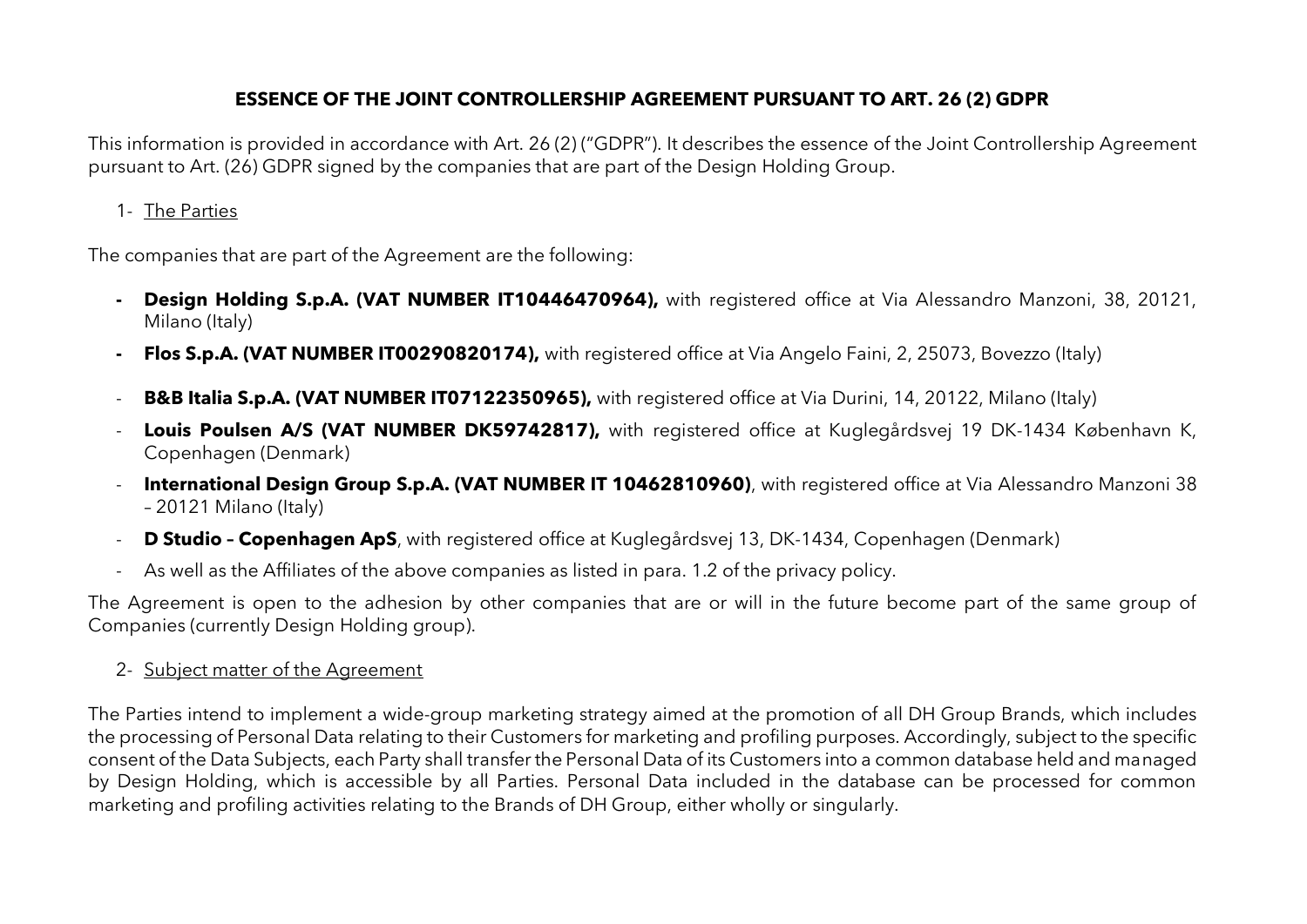Notwithstanding the fact that Design Holding hosts and directly manages the database, the Parties jointly determine the means and purposes of the Federated Activities and shall therefore qualify as joint data controller pursuant to Article 26 of the GDPR. The Parties define every aspect relating to the performance and implementation (either by themselves or through third parties appointed as Processors) of the Federated Activities, if necessary also through the conclusion of specific and additional written agreements detailing the personal data shared, the means, the purposes of the Federated Activities, the security measures to be adopted and the relevant technical standards.

The Parties acknowledge that, with regard to the processing activities of personal data different from the Federated Activities carried out under the Agreement each Party shall autonomously determine the purposes and means of processing. Therefore, in this respect, each Party shall qualify as autonomous Controller and it assumes separate responsibilities under applicable legislation.

## 3- General obligations of the Parties

The Parties will carry out the Federated Activities through computer, automatized and/or paper instruments in compliance with the principles of fairness, lawfulness, transparency, accuracy, integrity, data minimization and purpose and storage limitation, as well as in accordance with the provisions of the GDPR and the applicable data protection legislation.

The Parties guarantee the security and confidentiality of the personal data subject to the Federated Activities in light of the GDPR and applicable data protection legislation.

The Parties undertake to process the Personal Data falling under the Federated Activities only for the purposes for which they agreed and, also after the termination for any reason of the Agreement, not to use the Personal Data for different purposes, unless this is necessary for the fulfilment of legal obligations or for the protection of the Parties' rights before any competent authorities.

The Parties undertake to adopt all technical, logic and organizational security measures pursuant to Article 32 GDPR, in order to guarantee the protection of Personal Data processed under the Agreement and to ensure a level of security appropriate to the risks to the rights and freedoms of the Data Subjects.

Should this be necessary to ensure the proper carrying out of the Federated Activities, each Party shall undertake to adopt and sign with third parties - the Processors - specific contracts or other legal acts pursuant to Article 28 of the GDPR, according to Article **Error! Reference source not found.** above.

In case of a Personal Data Breach (as defined in Article 4(12) of the GDPR), or in the event that a Party has reason to suspect that such a breach may reasonably occur, it will notify the other Parties immediately and in any case within a maximum of 12 (twelve) hours from the moment in which it became aware of the breach or from the moment in which it became aware of information that would suggest the occurrence of such a breach. In this case, each Party undertakes to provide maximum cooperation and assistance in order to identify and implement all corrective measures to eliminate or in any case limit the effects of the breach as much as possible.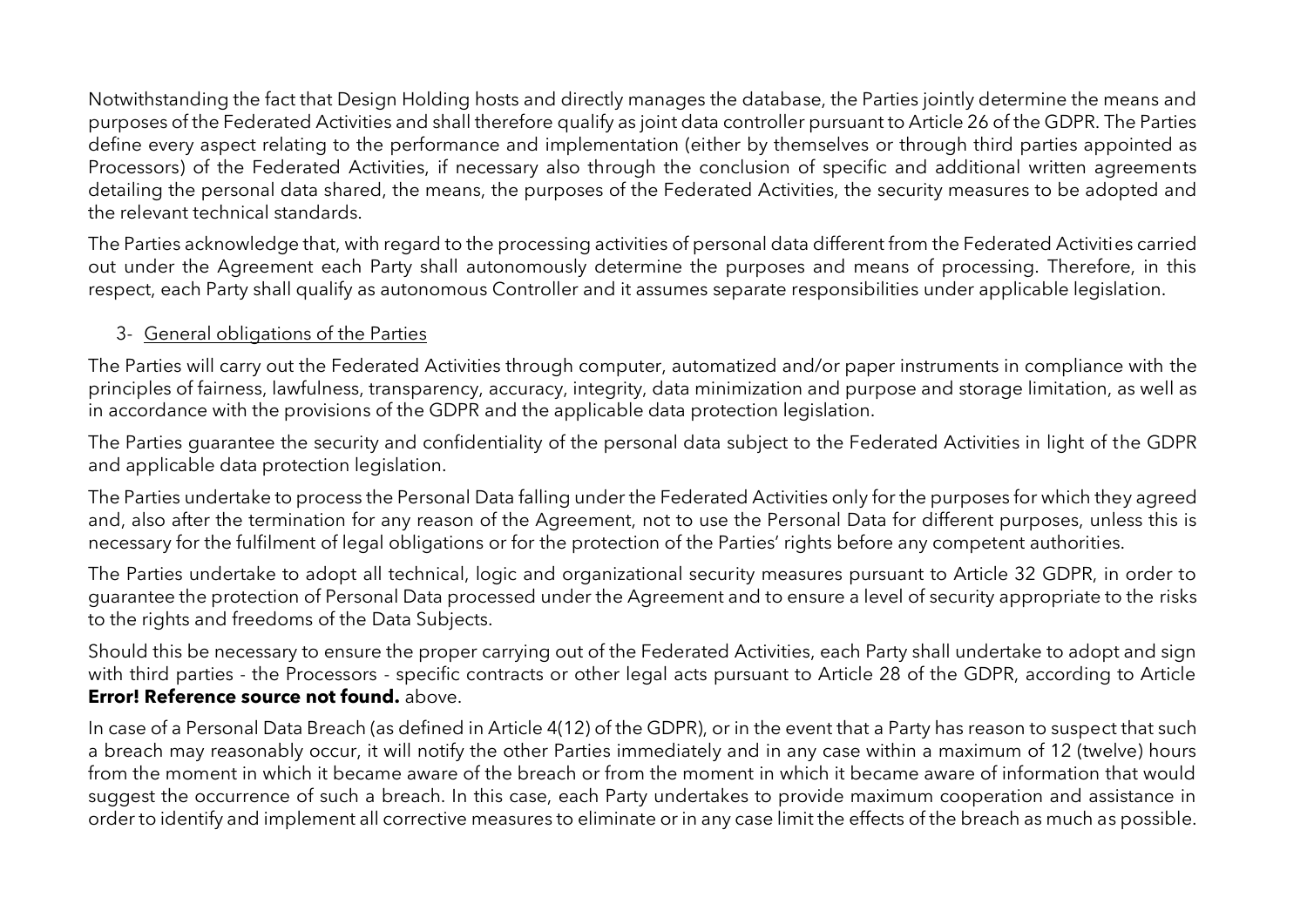## 4- Transfer of Data outside EEA

The Parties acknowledge and agree that if the Personal Data processed under the Agreement should be transferred or processed – also through Processors or Sub-Processors – in a country located outside the European Economic Area ("**EEA**") for which no adequacy decision has been issued by the European Commission, they shall resort to one of the mechanisms provided for by Articles 46 ff GDPR. In particular, the Parties shall resort to the standard clauses for the transfer of personal data to third countries approved by the European Commission, as well as assess the actual level of protection of personal data ensured to the Data Subjects in the aforementioned country. The Parties shall take into account both the mechanisms pursuant to Articles 46 ff GDPR concretely adopted and the legislation of that third country of destination, and adopt, if necessary, additional security measures aimed at the protection of personal data, such as cryptography.

## 5- Rights of the Data Subjects/Single Point of Contact

The Parties have designated a single contact point of contact for the exercise of the Data Subjects rights pursuant to Articles 15-22 GDPR, this being International Design Group S.p.A., that can be contacted at the following e-mail address: privacy@designholding.com (the "Leading Party").

Notwithstanding the foregoing, Data Subjects may validly contact each of the Parties in order to enforce their rights with respect to the Federated Activities and each Party shall comply with the same procedure established by the Parties for the management of Data Subjects' requests. If necessary, the Party who first receives the request (the "Receiving Party") shall communicate it to the other Parties within 3 working days, sending them a copy, in order to collaborate actively to give timely feedback to these requests and agree on the actions to be taken in accordance with the provisions of paragraph 3 below.

All requests made by the Data Subjects to enforce their rights must be delivered in a manner that allows the verification of the identity of the relevant Data Subjects (e.g. by means of a named email address) and the identity of persons that they may appoint as their representative.

The Receiving Party shall provide the Data Subjects with information on action taken on their requests without undue delay and in any event within 1 (one) month of receipt of the request. That period may be extended by 2 (two) further months where necessary, taking into account the complexity and number of the requests. The Receiving Party shall inform the Data Subjects of any such